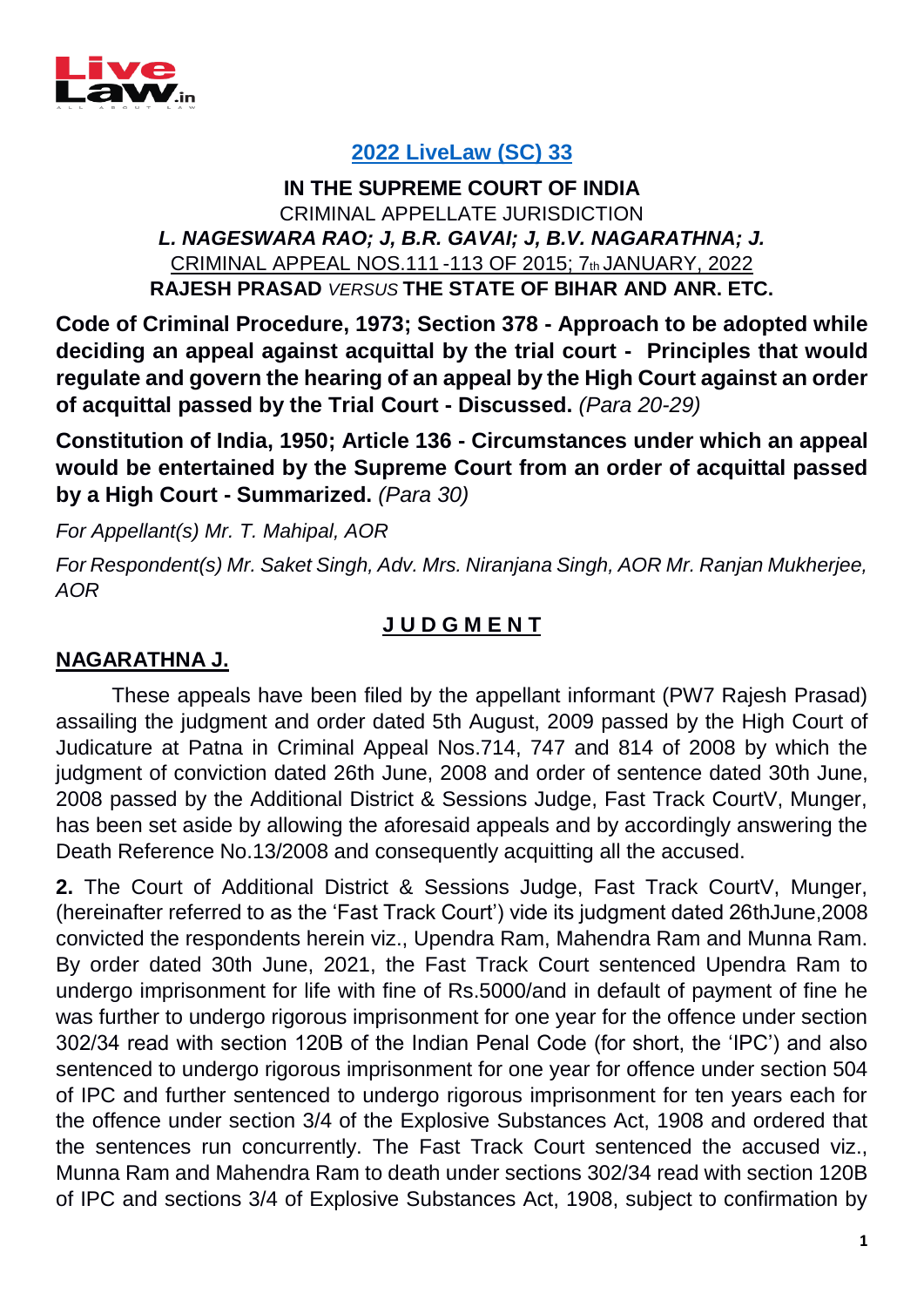

the High Court. The Fast Track Court however acquitted the other accused viz., Fantus Mandal, Dhappu Ram and Chandrabhanu Prasad.

**3.** It is the case of the prosecution that on Thursday, 10th March, 2005, at about 5.00 pm, accused Mahendra Ram, Upendra Ram, Munna Ram, Dhappu Ram, all being sons of Kishori Ram and Chandrabhanu Prasad, with two other unknown persons proceeded towards the informant viz., Rajesh Prasad (PW7) and protested that as the informant had opposed their illegal activities, his entire family would be blown off by a bomb. Accused Munna Ram threw a bomb at the informant's father Chhote Lal Mahto who was sitting in his betel (pan) shop. The rear portion of his father's head was blown off leading to his death. Accused Mahendra Ram threw another bomb against O.P. Verma and as a result thereof, his head was blown away and he died on the spot. Further, Upendra Ram hurled another bomb which missed injuring anyone else and exploded on the road. Then accused Chandrabhanu and Dappu Ram stated that they would proceed from there as their job had been completed and they tried to flee from the spot, but the furious public caught hold of an unknown person and assaulted him as a result of which he was seriously injured and he died. The accused, while fleeing away, threatened that their action was a result of opposition by the informant against the illicit sale of liquor by them and if anyone again obstructed their business, they would face similar consequences. AccusedChandrabhanu Prasad helped the accusedMunna Ram to flee from the spot.

**4.** The informant had further stated that he was objecting to the illegal sale of liquor by the accused and on account of enmity and in pursuance of their common intention and object, they had hurled bombs and killed the father of the informant as well as others.

**5.** On receipt of the said information, a case was registered at Kotawali PS being Case No.136/2005 dated 10thMarch, 2005 under sections 302/34, 120B of IPC and section 3/4 of the Explosive Substances Act, 1908 (hereinafter referred to as the 'Act') against the accused. The police investigated the case and submitted the chargesheet dated 7thJune, 2005 against the accused before the Court of Chief Judicial Magistrate, Munger, keeping investigation pending with regard to the other charges for offences under sections 302, 120B, 504, 225 of IPC and section 3/4 of the Act. On 8th June, 2005, the Chief Judicial Magistrate, Munger, took cognizance of the alleged offences against the accused and committed the case to the Court of Sessions after complying with the provision of section 207 of the Code of Criminal Procedure (for short, the 'Cr.PC') vide order dated 17th June, 2005.

**6.** The case was transferred to the Court of Additional District JudgeI, Munger and later on, to the Fast Track Court on 9th December, 2005. Thereafter, the charge for the concerned offences was read over and explained to the accused in Hindi to which they pleaded not guilty and claimed to be tried.

**7.** The prosecution examined altogether ten witnesses and took note of Material Objects (MOs). Thereafter, statements of the accused under section 313 Cr.PC were recorded. All the accused denied the alleged occurrence and submitted that they were innocent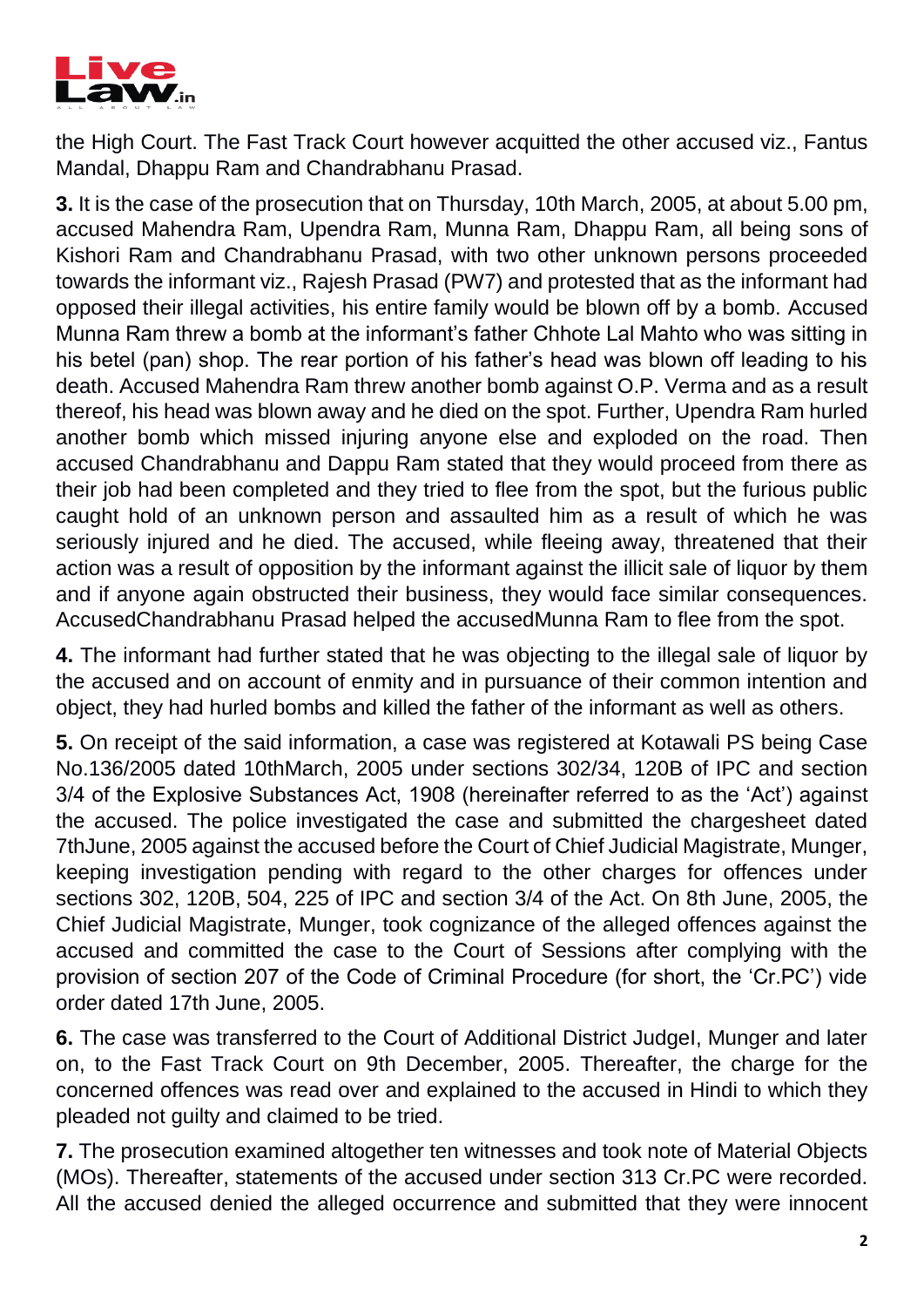

and had been falsely implicated. They contended that there were dues in respect of liquor taken by Ashok Yadav from the informant who was running an illegal liquor shop. The said dues were demanded from Ashok Yadav for which there was a scuffle between them and the family of the informant assaulted Ashok Yadav. As a result, some unknown persons became furious and hurled bombs and caused the alleged occurrence. That the associates of the informant had looted the tea shop of accused Dhappu Ram and that the informant had falsely implicated the accused.

**8.** We have heard Ms. Prerna Singh, learned counsel for the appellant; Sri Saket Singh, learned counsel for the State and Sri Ranjan Mukherjee, learned counsel for the respondentsaccused and perused the material on record.

**9.** Appellant's counsel submitted that the High Court was not right in setting aside the judgment of conviction and sentence passed by the FastTrack Court, thereby acquitting the accused. She drew our attention to the evidence of PWs 3, 4, 5, 8, 9 and 10 and contended that the same would clearly establish the guilt of the accused beyond reasonable doubt. However, the High Court has not appreciated the case of the appellant herein in its proper perspective and has set aside the judgment of the FastTrack Court. The appellantinformant PW7 who is one of the sons of the deceased Chhote Lal Mahto had clearly stated in the complaint and also in his deposition about the culpability of the accused which has not been properly appreciated by the High Court.

**10.** While drawing our attention to the evidence on record, learned counsel for the appellant submitted that the High Court has arrived at incorrect conclusions and thereby reversing the judgment of the FastTrack Court.

**11.** Learned counsel for the appellant further contended that while acquitting the accused, the High Court has directed that proceedings of perjury be initiated against the appellant herein which was wholly unnecessary having regard to the fact that the Fast Track Court had accepted the case of the prosecution and on the basis of the evidence of the appellant herein as well as other eyewitnesses had convicted the accused.

**12.** Learned counsel for the appellant finally contended that the impugned judgment of acquittal may be set aside and the judgment of the Fast Track Court be restored as the accused have committed serious offences under section 302/34 read with section 120B of IPC as well as other sections resulting in death of two persons, one being the father of the appellant as well as another, on account of the bombs hurled by the accused against the deceased. She submitted that the third bomb which was hurled by an accused missed injuring any person but that would not in any way lead to his acquittal.

**13.** Per contra, learned counsel appearing for the respondentsaccused supported the judgment of the High Court and contended that the High Court has rightly perceived and assessed the evidence on record and as a result reversed the erroneous judgment of the FastTrack Court. It was submitted that the FastTrack Court failed to note that the evidence on record did not prove the case of the prosecution beyond reasonable doubt visàvis the accused and despite that death penalty had been imposed on two of the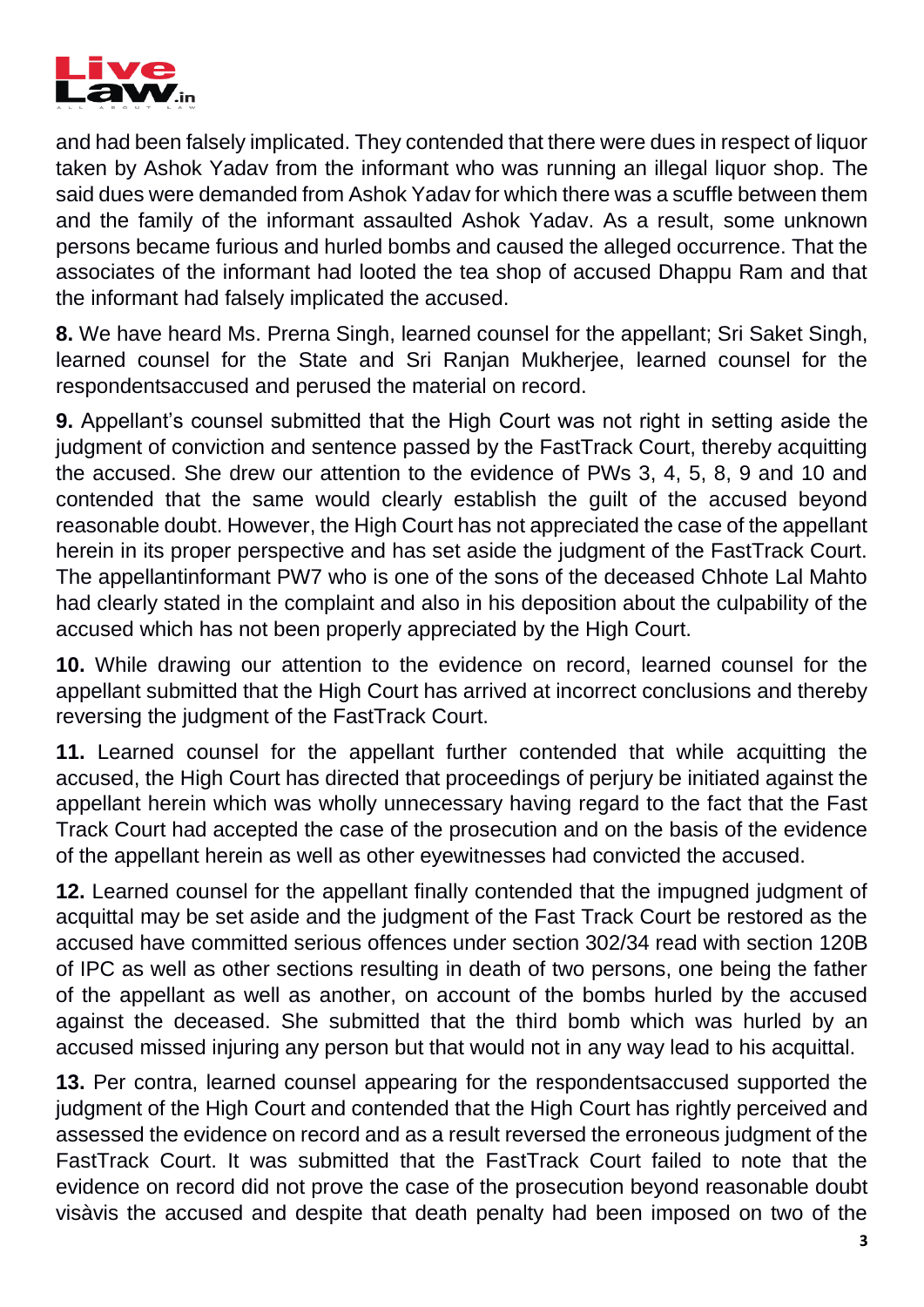

accused and life imprisonment on another accused which has been rightly reversed by the High Court by a reasoned judgment. Therefore, the impugned judgment would not call for any interference at the hands of this Court as there is no merit in these appeals. Hence, the appeals may be dismissed.

**14.** Having heard the learned counsel appearing for the respective parties, the following points would arise for our consideration:

(a) Whether the High Court was justified in reversing the judgment of conviction and sentence awarded by the FastTrack Court, thereby acquitting all the accused?

(b) Whether the judgment of the High Court calls for any interference or modification by this Court?

(c) What order?

**15.** The FastTrack Court considered the case of the prosecution being that on 10th March, 2005 at about 5.00 pm, the accused came to the informant and stated that since the informant and his family were objecting to his illegal sale of country made liquor, he along with his family would be eliminated. Then, accused Munna Ram hurled a bomb that he was holding in his hand and the father of the informant, Chhote Lal Mahto, sitting at the betel shop died in the blast. Second bomb was hurled by accused Mahendra Ram causing the death of a pedestrian named O.P. Verma and the third bomb was thrown by accused Upendra Ram, which exploded on the road. The accused then fled from the spot. That the offences were committed by the accused as a result of objection raised by the deceased Chhote Lal Mahto and his son PW7 Rajesh Prasadinformant, appellant herein, against the illegal liquor business of the accused.

**16.** The FastTrack Court also noted that the defence was unable to substantiate their case that the tea shop of accused Dhappu Ram had been looted by the informant and his associates. They further stated that there were disputes in respect of payment of prices of liquor by Ashok Yadav and as a result the latter and his associates had exploded the bombs.

**17.** The versions of PWs 1, 2, 3 and 4 who were eyewitnesses as well as that of PW7 i.e. the informant were accepted by the Fast Track Court as being consistent with each other as their ocular testimony proved the prosecution case beyond any reasonable doubt. Accordingly, three of the accused were convicted and sentenced as noted above.

**18.** The Fast Track Court on considering the evidence on record held as under and came to the following conclusion:

(i) That PW1, PW3, PW4 and PW7 are related to each other, they being the soninlaw, cousin and sons of the deceased, Chhote Lal Mahto respectively. PW2 is the shopkeeper of the PCO booth which is the shop adjoining the betel shop of the informant. PW2 was also injured by a splinter of the bomb which was hurled on the deceased Chhote Lal Mahto who was in his betel shop. PW8 also witnessed the occurrence. As such, PW2 and PW8 are independent witnesses. PW5 is the doctor who performed the postmortem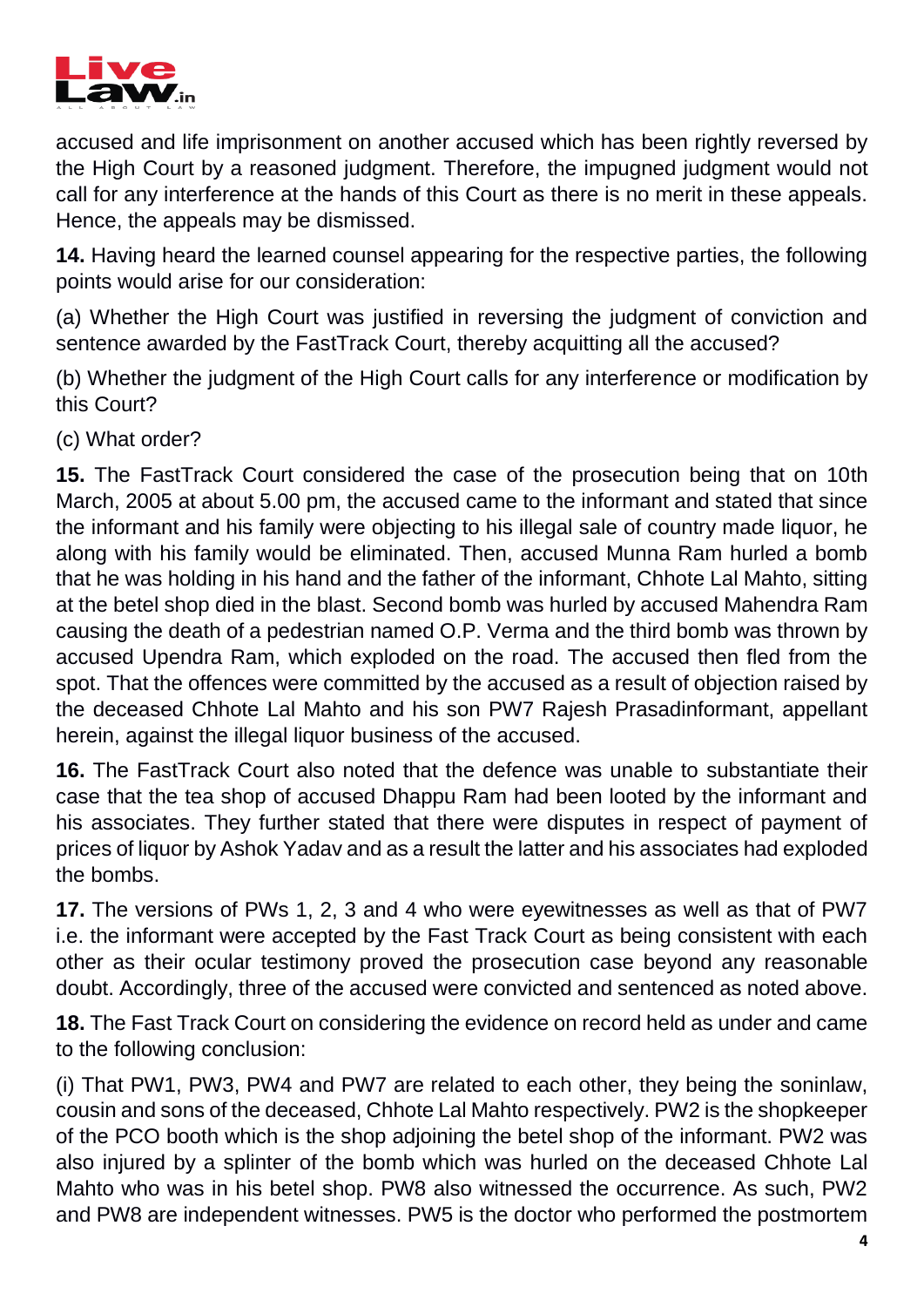

examination of the deceased and PWs9 and 10 are the Investigating Officers (IOs) of the case.

(ii) That totally three bombs were hurled resulting in the death of Chhotey Lal Mahto and another person and the third bomb exploded on the road. As a result, the public became furious and caught hold of an unknown person and assaulted him, which resulted in his death. It had come in the evidence that the said person was Ashok Yadav.

(iii) That the name of Fantus alias Udai Prakash Mandal had not been found in the FIR and the witnesses had not testified against his involvement in the occurrence nor has there been any overt act alleged against him.

(iv) No overt act had been alleged against Dhappu Ram and Chandrabhanu Prasad.

(v) Consequently, Fantus Mandal, Dhappu Ram and Chandrabhanu Prasad were not found guilty of any offences alleged and they were acquitted.

(vi) Considering the evidence on record, it was found that Upendra Ram, Munna Ram and Mahendra Ram were guilty and they were convicted and sentenced as stated above by the Fast Track Court.

**19.** In the appeals filed by the accused and in the Death Reference No.13/2008, the High Court, on considering the submissions made on behalf of the accused as well as the State, noted at the outset as under:

"It is trite law that acquittal of a coaccused cannot simpliciter be a ground for acquittal of other accused. There may be factors distinguishing the two cases. Alternately, an erroneous acquittal and absence of any challenge to the same cannot be a ground to demand similar treatment by others. Likewise, the testimony of an interested witness cannot be discarded on that ground alone. It would only require the Court to be more cautious and scrutinize the evidence carefully. Evidence, otherwise cogent and convincing cannot be rejected on the ground that there was no independent witness, though the occurrence had taken place on a busy road. But, there may be circumstances where the witnesses are interested and the manner of occurrence as described requires corroboration by independent witness also. Ultimately, therefore, it shall all depend on the facts and circumstances of the case. It has also to be kept in mind that it shall be those close to the deceased, who shall be most keen that the real culprits be booked."

With the aforesaid observations, the High Court set aside the judgment of conviction of the accused who were convicted by the FastTrack Court as well as sentence imposed upon them and accordingly, allowed the appeals by acquitting all the accused.

**20.** Before proceeding further, it would be useful to review the approach to be adopted while deciding an appeal against acquittal by the trial court as well as by the High Court. Section 378 of the Cr.P.C deals with appeals in case of acquittal. In one of the earliest cases on the powers of the High Court in dealing with an appeal against an order of acquittal the Judicial Committee of the Privy Council in *Sheo Swarup vs. R. Emperor,*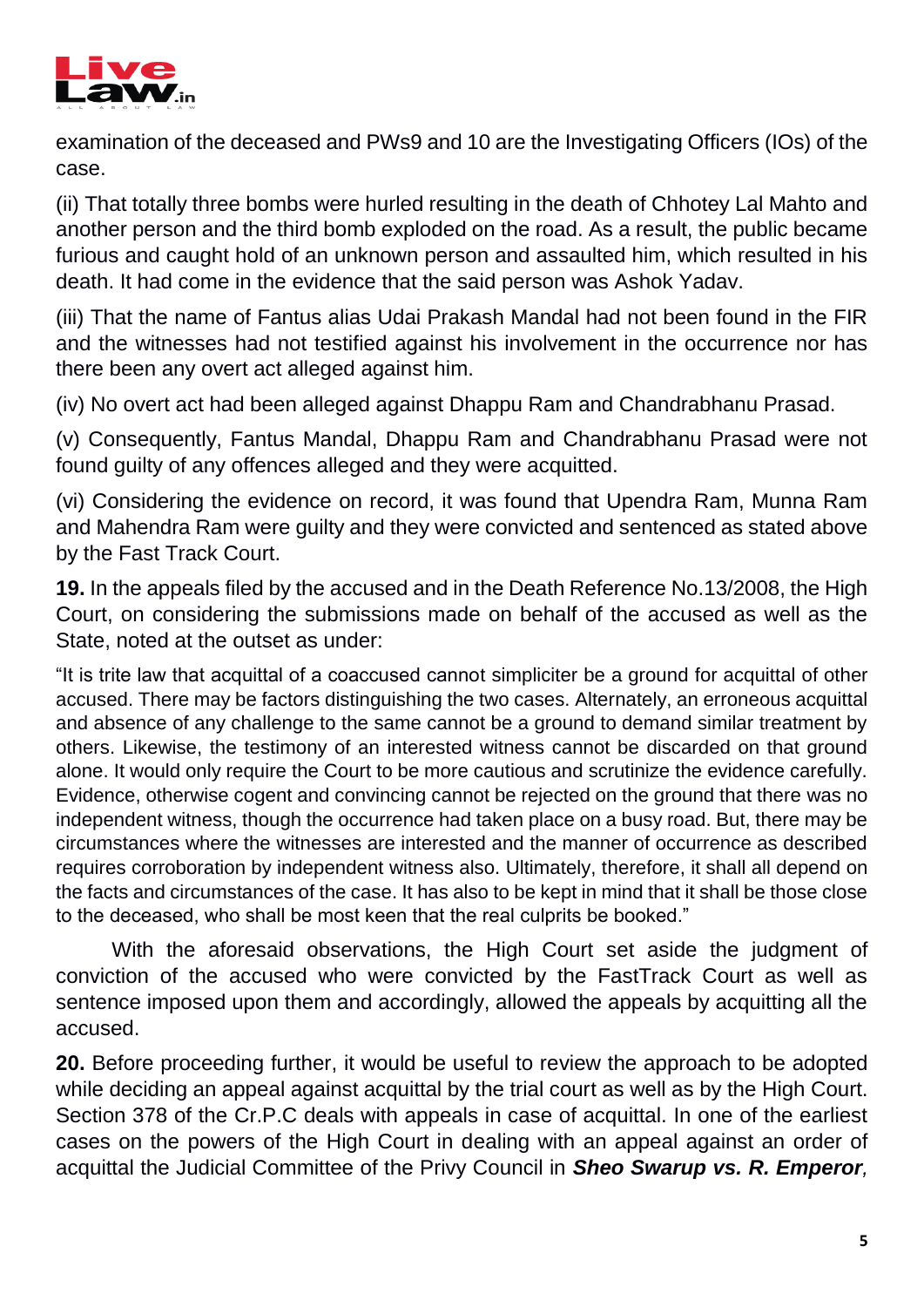

*AIR 1934 PC 227(2)* considered the provisions relating to the power of an appellate court in dealing with an appeal against an order of acquittal and observed as under:

"16. It cannot, however, be forgotten that in case of acquittal, there is a double presumption in favour of the accused. Firstly, the presumption of innocence is available to him under the fundamental principle of criminal jurisprudence that every person should be presumed to be innocent unless he is proved to be guilty by a competent court of law. Secondly, the accused having secured an acquittal, the presumption of his innocence is certainly not weakened but reinforced, reaffirmed and strengthened by the trial court.

But in exercising the power conferred by the Code and before reaching its conclusions upon fact, the High Court should and will always give proper weight and consideration to such matters as (1) the views of the trial Judge as to the credibility of the witnesses; (2) the presumption of innocence in favour of the accused, a presumption certainly not weakened by the fact that he has been acquitted at his trial; (3) the right of the accused to the benefit of any doubt; and (4) the slowness of an appellate court in disturbing a finding of fact arrived at by a judge who had the advantage of seeing the witnesses. To state this, however, is only to say that the High Court in its conduct of the appeal should and will act in accordance with rules and principles well known and recognised in the administration of justice."

It was stated that the appellate court has full powers to review and to reverse the acquittal.

**21.** In *Atley vs. State of U.P., AIR 1955 SC 807*, the approach of the appellate court while considering a judgment of acquittal was discussed and it was observed that unless the appellate court comes to the conclusion that the judgment of the acquittal was perverse, it could not set aside the same. To a similar effect are the following observations of this Court speaking through Subba Rao J., (as His Lordship then was) in *Sanwat Singh vs. State of Rajasthan, AIR 1961 SC 715*:

"9. The foregoing discussion yields the following results: (1) an appellate court has full power to review the evidence upon which the order of acquittal is founded; (2) the principles laid down in **Sheo Swarup** case afford a correct quide for the appellate court's approach to a case disposing of such an appeal; and (3) the different phraseology used in the judgments of this Court, such as, (i) 'substantial and compelling reasons', (ii) 'good and sufficiently cogent reasons', and (iii) 'strong reasons' are not intended to curtail the undoubted power of an appellate court in an appeal against acquittal to review the entire evidence and to come to its own conclusion; but in doing so it should not only consider every matter on record having a bearing on the questions of fact and the reasons given by the court below in support of its order of acquittal in its arriving at a conclusion on those facts, but should also express those reasons in its judgment, which lead it to hold that the acquittal was not justified."

The need for the aforesaid observations arose on account of observations of the majority in *Aher Raja Khimavs. State of Saurashtra, AIR 1956 SC 217* which stated that for the High Court to take a different view on the evidence *"there must also be substantial and compelling reasons for holding that the trial court was wrong."*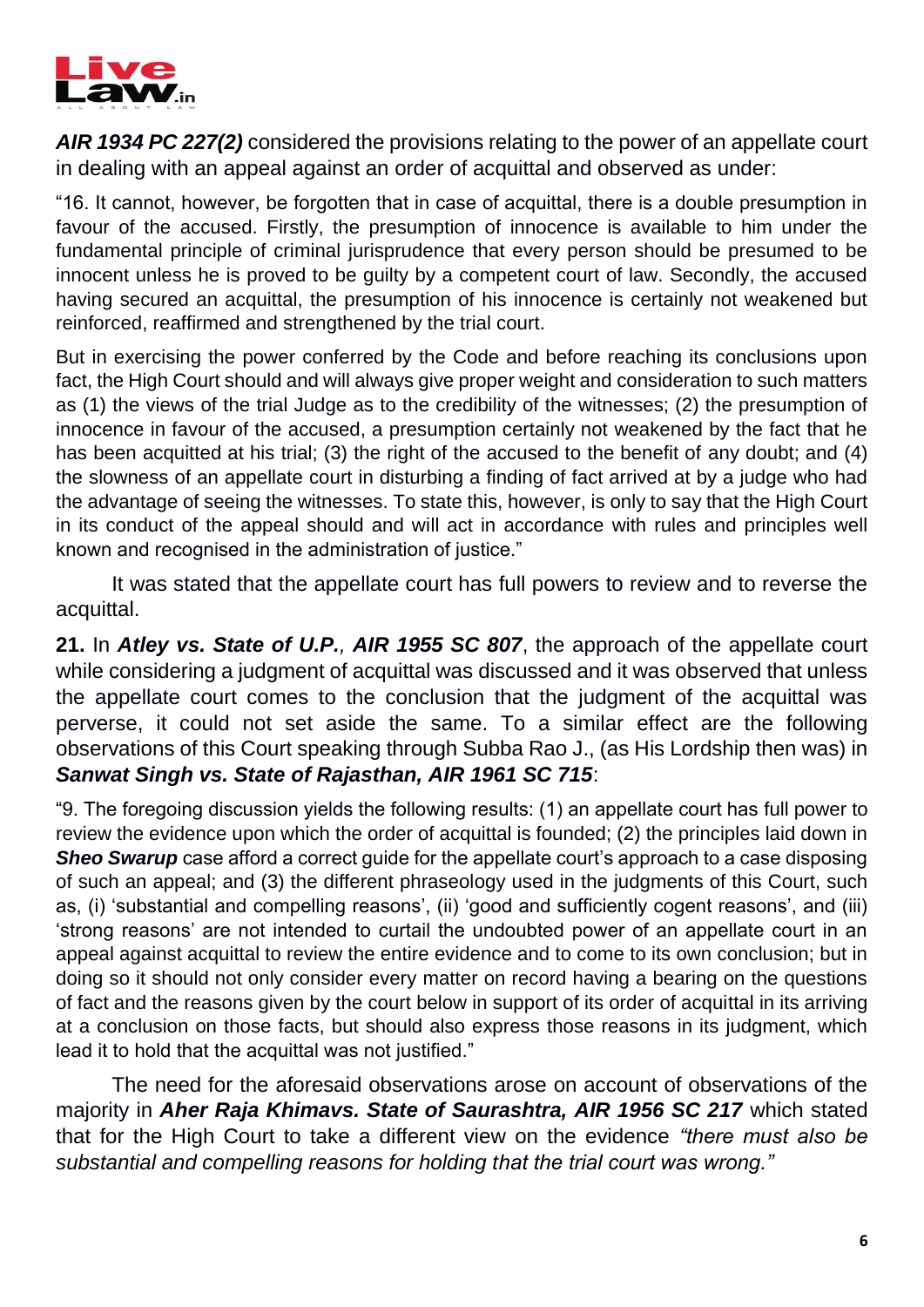

**22.** *M.G. Agarwal vs. State of Maharashtra, AIR 1963 SC 200* is the judgment of the Constitution Bench of this Court, speaking through Gajendragadkar, J. (as His Lordship then was). This Court observed that the approach of the High Court (appellate court) in dealing with an appeal against acquittal ought to be cautious because the presumption of innocence in favour of the accused *"is not certainly weakened by the fact that he has been acquitted at his trial."*

**23.** In *Shivaji Sahabrao Bobade vs. State of Maharashtra, (1973) 2 SCC 793*, Krishna Iyer, J., observed as follows:

"In short, our jurisprudential enthusiasm for presumed innocence must be moderated by the pragmatic need to make criminal justice potent and realistic. A balance has to be struck between chasing chance possibilities as good enough to set the delinquent free and chopping the logic of preponderant probability to punish marginal innocents."

**24.** This Court in *Ramesh Babulal Doshi vs. State of Gujarat, (1996) 9 SCC 225*, spoke about the approach of the appellate court while considering an appeal against an order acquitting the accused and stated as follows:

"While sitting in judgment over an acquittal the appellate court is first required to seek an answer to the question whether the findings of the trial court are palpably wrong, manifestly erroneous or demonstrably unsustainable. If the appellate court answers the above question in the negative the order of acquittal is not to be disturbed. Conversely, if the appellate court holds, for reasons to be recorded, that the order of acquittal cannot at all be sustained in view of any of the above infirmities it can thenand then onlyreappraise the evidence to arrive at its own conclusions."

The object and the purpose of the aforesaid approach is to ensure that there is no miscarriage of justice. In another words, there should not be an acquittal of the guilty or a conviction of an innocent person.

**25.** In *Ajit Savant Majagvai vs. State of Karnataka, (1997) 7 SCC 110*, this Court set out the following principles that would regulate and govern the hearing of an appeal by the High Court against an order of acquittal passed by the Trial Court:

"16. This Court has thus explicitly and clearly laid down the principles which would govern and regulate the hearing of appeal by the High Court against an order of acquittal passed by the trial court. These principles have been set out in innumerable cases and may be reiterated as under:

(1) In an appeal against an order of acquittal, the High Court possesses all the powers, and nothing less than the powers it possesses while hearing an appeal against an order of conviction.

(2) The High Court has the power to reconsider the whole issue, reappraise the evidence and come to its own conclusion and findings in place of the findings recorded by the trial court, if the said findings are against the weight of the evidence on record, or in other words, perverse.

(3) Before reversing the finding of acquittal, the High Court has to consider each ground on which the order of acquittal was based and to record its own reasons for not accepting those grounds and not subscribing to the view expressed by the trial court that the accused is entitled to acquittal.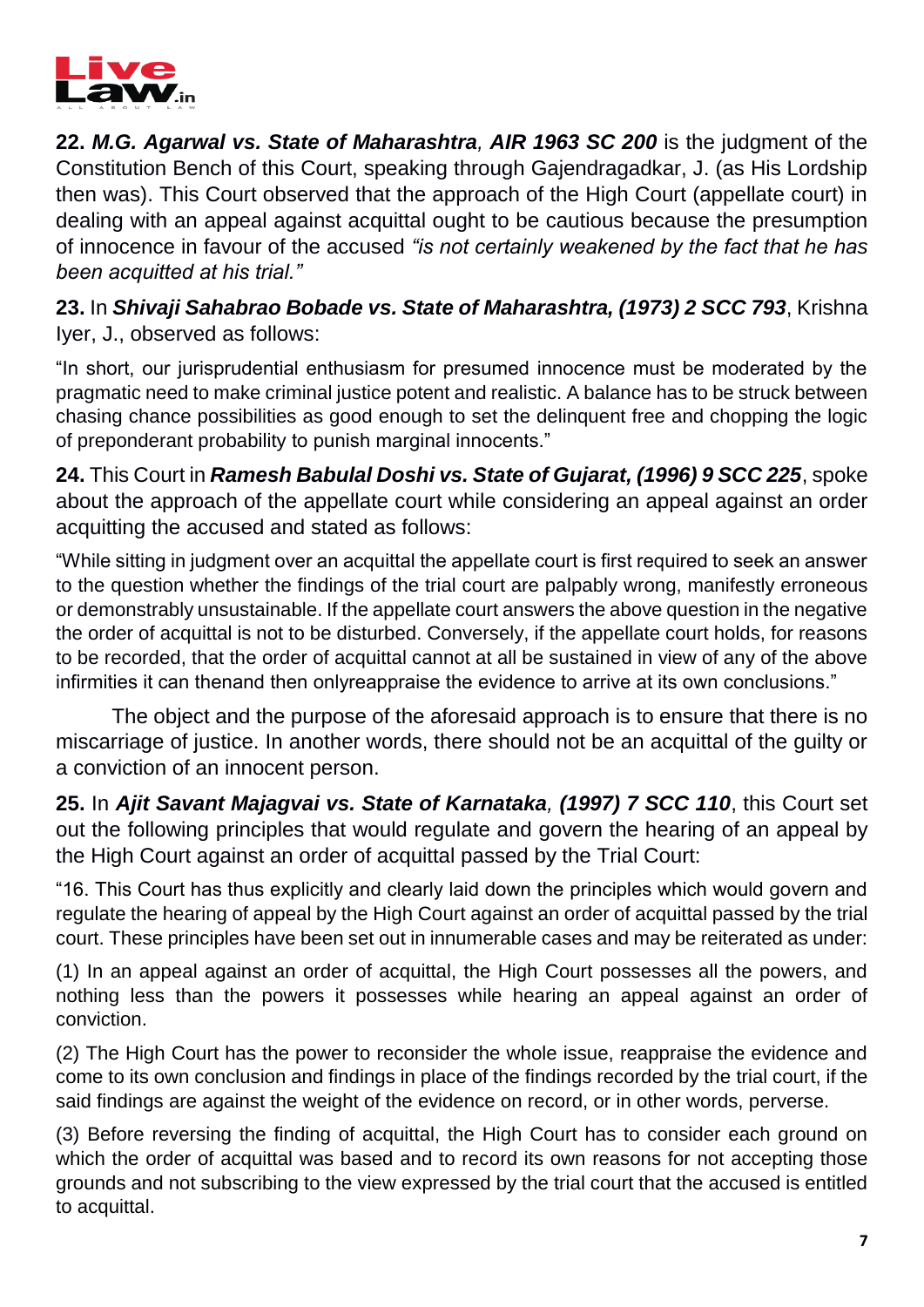

(4) In reversing the finding of acquittal, the High Court has to keep in view the fact that the presumption of innocence is still available in favour of the accused and the same stands fortified and strengthened by the order of acquittal passed in his favour by the trial court.

(5) If the High Court, on a fresh scrutiny and reappraisal of the evidence and other material on record, is of the opinion that there is another view which can be reasonably taken, then the view which favours the accused should be adopted.

(6) The High Court has also to keep in mind that the trial court had the advantage of looking at the demeanour of witnesses and observing their conduct in the Court especially in the witnessbox.

(7) The High Court has also to keep in mind that even at that stage, the accused was entitled to benefit of doubt. The doubt should be such as a reasonable person would honestly and conscientiously entertain as to the guilt of the accused."

**26.** This Court in *Ramesh Babulal Doshi vs. State of Gujarat, (1996) 9 SCC 225*  observed visàvis the powers of an appellate court while dealing with a judgment of acquittal, as under:

"7. … While sitting in judgment over an acquittal the appellate court is first required to seek an answer to the question whether the findings of the trial court are palpably wrong, manifestly erroneous or demonstrably unsustainable. If the appellate court answers the above question in the negative the order of acquittal is not to be disturbed. Conversely, if the appellate court holds, for reasons to be recorded, that the order of acquittal cannot at all be sustained in view of any of the above infirmities it can then—and then only—reappraise the evidence to arrive at its own conclusions."

**27.** This Court in *Chandrappa & Ors. vs. State of Karnataka, (2007) 4 SCC 415***,**  highlighted that there is one significant difference in exercising power while hearing an appeal against acquittal by the appellate court. The appellate court would not interfere where the judgment impugned is based on evidence and the view taken was reasonable and plausible. This is because the appellate court will determine the fact that there is presumption in favour of the accused and the accused is entitled to get the benefit of doubt but if it decides to interfere it should assign reasons for differing with the decision of acquittal.

**28.** After referring to a catena of judgments, this Court culled out the following general principles regarding the powers of the appellate court while dealing with an appeal against an order of acquittal in the following words:

"42. From the above decisions, in our considered view, the following general principles regarding powers of the appellate court while dealing with an appeal against an order of acquittal emerge:

*(1)* An appellate court has full power to review, reappreciate and reconsider the evidence upon which the order of acquittal is founded.

*(2)* The Code of Criminal Procedure, 1973 puts no limitation, restriction or condition on exercise of such power and an appellate court on the evidence before it may reach its own conclusion, both on questions of fact and of law.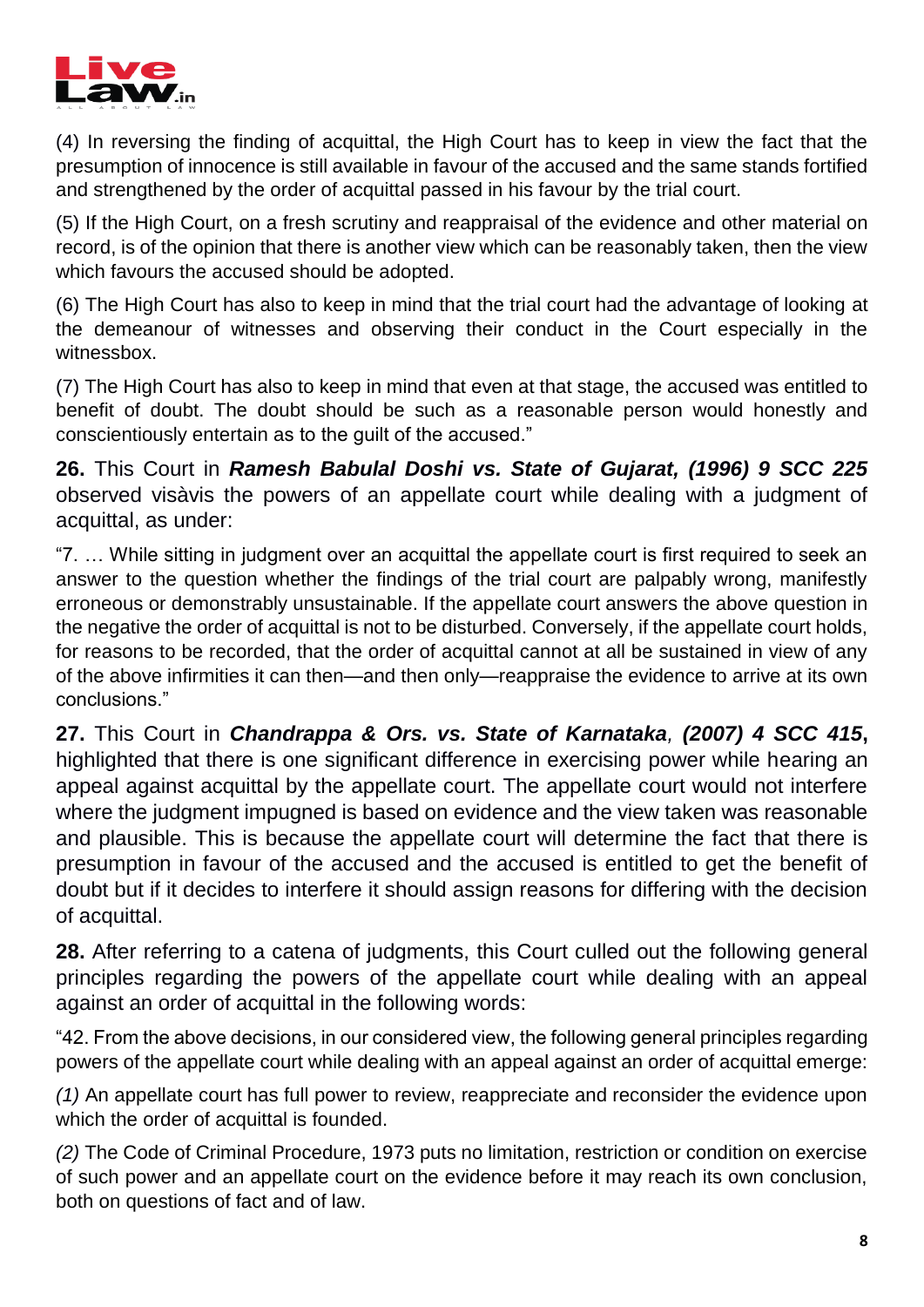

*(3)* Various expressions, such as, "substantial and compelling reasons", "good and sufficient grounds", "very strong circumstances", "distorted conclusions", "glaring mistakes", etc. are not intended to curtail extensive powers of an appellate court in an appeal against acquittal. Such phraseologies are more in the nature of "flourishes of language" to emphasise the reluctance of an appellate court to interfere with acquittal than to curtail the power of the court to review the evidence and to come to its own conclusion.

*(4)* An appellate court, however, must bear in mind that in case of acquittal, there is double presumption in favour of the accused. Firstly, the presumption of innocence is available to him under the fundamental principle of criminal jurisprudence that every person shall be presumed to be innocent unless he is proved guilty by a competent court of law. Secondly, the accused having secured his acquittal, the presumption of his innocence is further reinforced, reaffirmed and strengthened by the trial court.

*(5)* If two reasonable conclusions are possible on the basis of the evidence on record, the appellate court should not disturb the finding of acquittal recorded by the trial court."

**29.** In *Nepal Singh vs. State of Haryana– (2009) 12 SCC 351*, this Court reversed the judgment of the High Court which had set aside the judgment of acquittal pronounced by the trial court and restored the judgment of the trial court acquitting the accused on reappreciation of the evidence.

**30.** The circumstances under which an appeal would be entertained by this Court from an order of acquittal passed by a High Court may be summarized as follows:

**A)** Ordinarily, this Court is cautious in interfering with an order of acquittal, especially when the order of acquittal has been confirmed upto the High Court. It is only in rarest of rare cases, where the High Court, on an absolutely wrong process of reasoning and a legally erroneous and perverse approach to the facts of the case, ignoring some of the most vital facts, has acquitted the accused, that the same may be reversed by this Court, exercising jurisdiction under Article 136 of the Constitution. *[State of U.P. v. Sahai, AIR 1981 SC 1442]* 

Such fetters on the right to entertain an appeal are prompted by the reluctance to expose a person, who has been acquitted by a competent court of a criminal charge, to the anxiety and tension of a further examination of the case, even though it is held by a superior court. *[Arunachalam v. Sadhananthan, AIR 1979 (SC) 1284]* 

An appeal cannot be entertained against an order of acquittal which has, after recording valid and weighty reasons, has arrived at an unassailable, logical conclusion which justifies acquittal. *[State of Haryana v. Lakhbir Singh, (1990) CrLJ 2274 (SC)]* 

**B)** However, this Court has on certain occasions, set aside the order of acquittal passed by a High Court. The circumstances under which this Court may entertain an appeal against an order of acquittal and pass an order of conviction, may be summarised as follows:

i) Where the approach or reasoning of the High Court is perverse: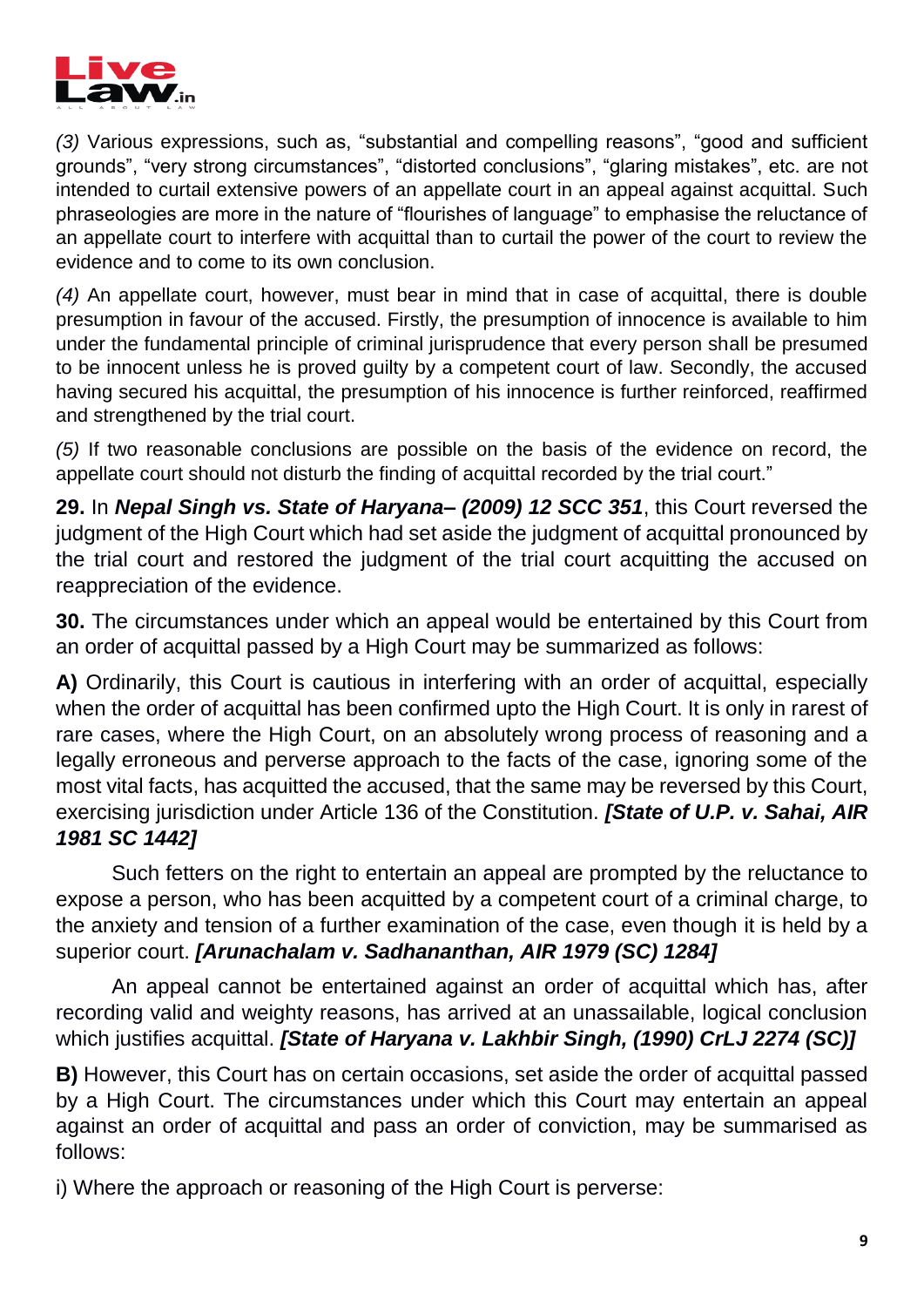

**a)** Where incontrovertible evidence has been rejected by the High Court based on suspicion and surmises, which are rather unrealistic. *[State of Rajasthan v. Sukhpal Singh, AIR 1984 SC 207]* 

For example, where direct, unanimous accounts of the eyewitnesses, were discounted without cogent reasoning; *[State of UP v. Shanker, AIR 1981 SC 879]* 

**b**) Where the intrinsic merits of the testimony of relatives, living in the same house as the victim, were discounted on the ground that they were 'interested' witnesses; *[State of UP v. Hakim Singh, AIR 1980 SC 184]* 

*c)* Where testimony of witnesses had been disbelieved by the High Court, on an unrealistic conjecture of personal motive on the part of witnesses to implicate the accused, when in fact, the witnesses had no axe to grind in the said matter. *[State of Rajasthan v. Sukhpal Singh, AIR 1984 SC 207]* 

**d)** Where dying declaration of the deceased victim was rejected by the High Court on an irrelevant ground that they did not explain the injury found on one of the persons present at the site of occurrence of the crime. *[Arunachalam v. Sadhanantham, AIR 1979 SC 1284]* 

*e)* Where the High Court applied an unrealistic standard of 'implicit proof' rather than that of 'proof beyond reasonable doubt' and therefore evaluated the evidence in a flawed manner. *[State of UP v. Ranjha Ram, AIR 1986 SC 1959]* 

*f)* Where the High Court rejected circumstantial evidence, based on an exaggerated and capricious theory, which were beyond the plea of the accused; *[State of Maharashtra v. ChampalalPunjaji Shah, AIR 1981 SC 1675]* or where acquittal rests merely in exaggerated devotion to the rule of benefit of doubt in favour of the accused. *[Gurbachan v. Satpal Singh, AIR 1990 SC 209].*

*g)* Where the High Court acquitted the accused on the ground that he had no adequate motive to commit the offence, although, in the said case, there was strong direct evidence establishing the guilt of the accused, thereby making it unnecessary on the part of the prosecution to establish 'motive.' *[State of AP v. Bogam Chandraiah, AIR 1986 SC 1899]* 

*ii)* Where acquittal would result is gross miscarriage of justice:

*a)* Where the findings of the High Court, disconnecting the accused persons with the crime, were based on a perfunctory consideration of evidence, *[State of UP v. Pheru Singh, AIR 1989 SC 1205]* or based on extenuating circumstances which were purely based in imagination and fantasy. *[State of Uttar Pradesh v. Pussu 1983 AIR 867 (SC)]* 

*b)* Where the accused had been acquitted on ground of delay in conducting trial, which delay was attributable not to the tardiness or indifference of the prosecuting agencies, but to the conduct of the accused himself; or where accused had been acquitted on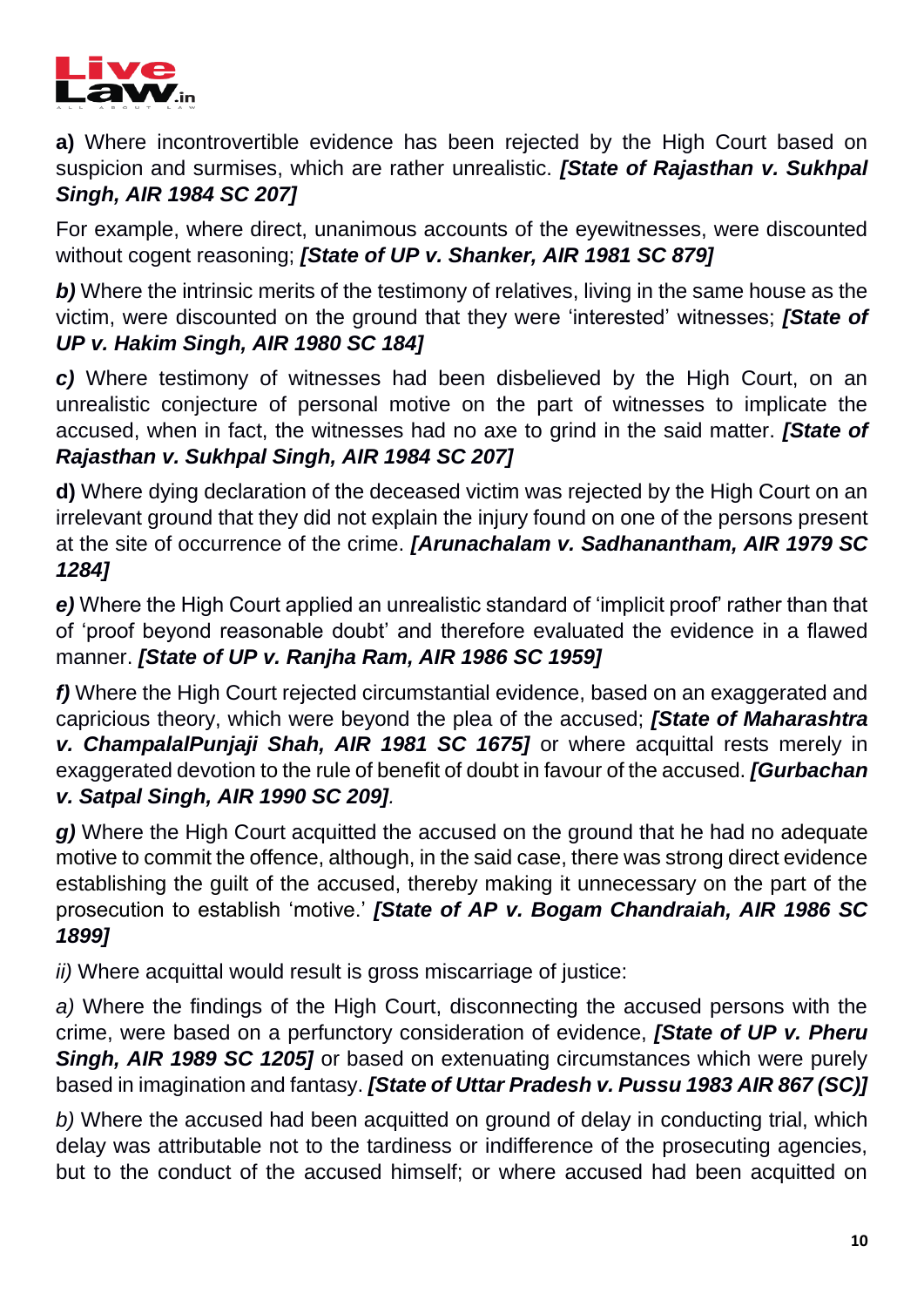

ground of delay in conducting trial relating to an offence which is not of a trivial nature. *[State of Maharashtra v. ChampalalPunjaji Shah, AIR 1981 SC 1675]* 

[Source : Durga Das Basu – "The Criminal Procedure Code, 1973" Sixth Edition Vol.II Chapter XXIX]

**31.** Bearing in mind the aforesaid discussion, we shall consider the evidence on record.

**32.** PWs1, 3, 4 and 7 are related to each other and they are the soninlaw, cousin and sons of the deceased Chhote Lal Mahto, respectively. PW1 in his examinationinchief has stated that on 10.03.2005 at about 05.00 p.m., he saw Munna Ram, Mahendra Ram, Upendra Ram, Dappu Ram and other persons come near his shop and started abusing Chhote Lal Mahto (deceased) and his son Rajesh Prasad, appellant herein. That Munna Ram threw a bomb on Chhote Lal Mahto and as a result, he died. O.P. Verma also died as a result of Mahendra Ram throwing a bomb at him. The third bomb was thrown on the street and it did not injure anybody. At the same time, 20 to 25 people came to the spot, caught hold of a person, namely Ashok Yadav and started beating him, as a result of which, it was "heard" that he had died. However, in his crossexamination, PW1 has stated that the accused and other persons were abusing each other. He has also stated that he is not aware whether the police lodged a case before Rajesh Prasad (PW7) or not. He has feigned ignorance about anything that happened before the incident. He has also stated that the deceased Chhote Lal Mahto is his fatherinlaw. He has deposed that due to the explosion of the bomb, the area was covered with smoke and the Betel shop was not visible. He has also admitted that in his statement to the Police, he had stated that Mahendra Ram, Upendra Ram and Dhappu Ram came to his shop and started abusing his fatherinlaw. Chhote Lal Mahto pleaded not to do so and also not to sell illicit liquor. That after abusing, they went away and returned ten minutes later. However, he has admitted that he does not remember whether he has stated before the Police that Upendra Ram started shouting and directed Mahendra Ram to get hold of the deceased and after that, Mahendra Ram threw a bomb. He has further stated that it is wrong to suggest that his fatherinlaw and other persons died due to hurling of bombs by Ashok Yadav and other unknown persons.

**33.** PW2/ Prabhat Kumar Singh has stated that he runs a PCO (Public Call Office) booth and on 10.03.2005 at about 05.00 p.m., he was at the booth. That there was an altercation between Rajesh Prasad (PW7) and Mahendra Ram, Upendra Ram and Dhappu Ram. That Munna Ram threw a bomb at Chhote Lal Mahto's betel shop which hit him on his head and as a result of which his head was blown off. That PW2 also came in contact with the splinters of the bomb and was injured as a result of the same. That he was baffled after seeing the dead body of Chhote Lal Mahto and left the spot after closing his shop. However, during cross examination he has stated that he left the spot thirty minutes after the explosion.

**34.** He has also admitted that he is under police security as he has been threatened by the accused that if he deposes against them, he must be ready to face the consequences.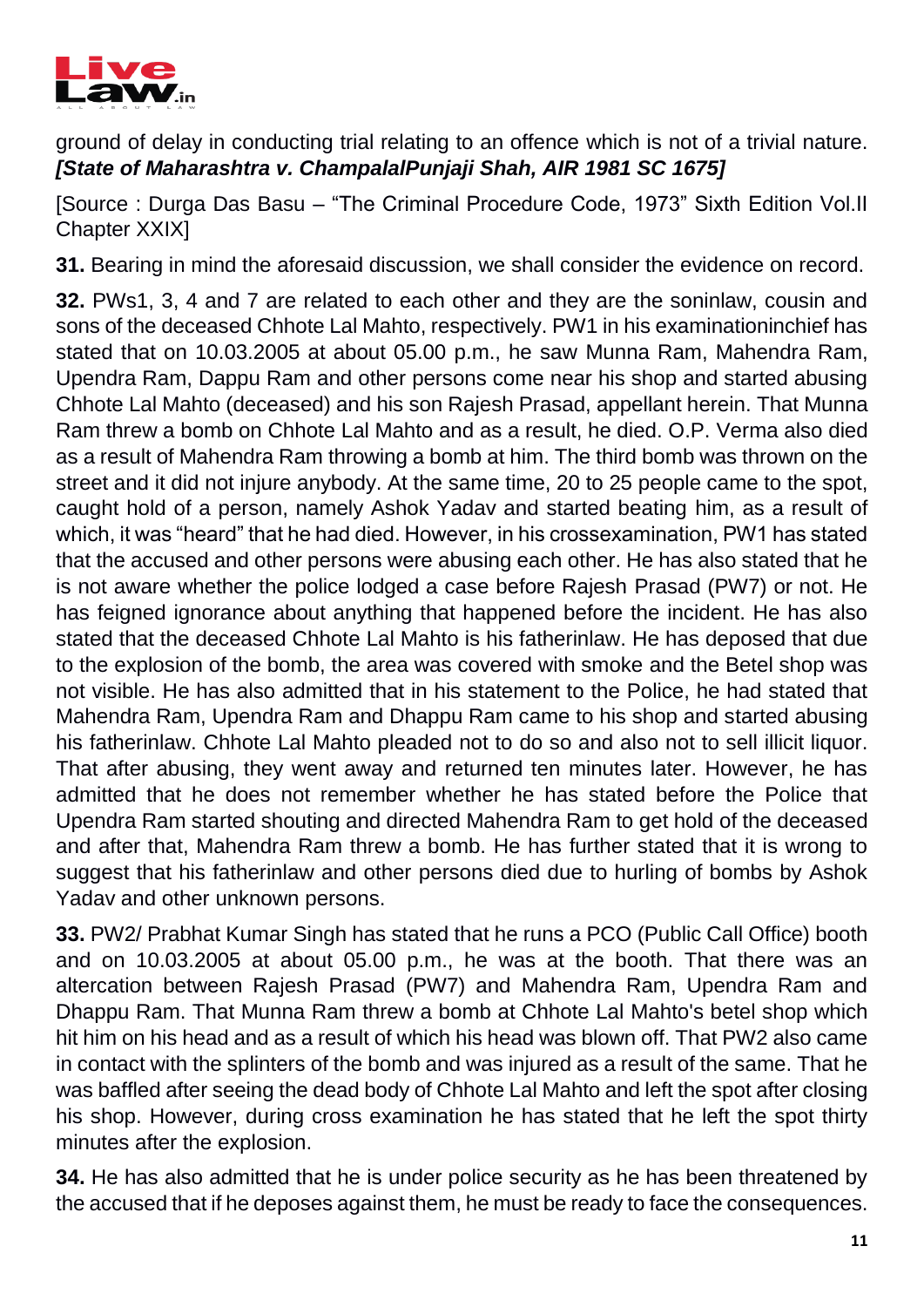

That is why he went to the police station the previous evening and has deposed under police security. He has stated that he does not recognise Uday Prakash Mandal who was present in the Court. PW2 has stated that he is a tenant in the house of Rajesh, the informant and that he signed the affidavit that was prepared based on his statements which he had made as "advised" by his advocate. He has also admitted that he had not seen Rajesh, Naresh or any of their family members beating Ashok Yadav. That the people left the scene of occurrence after the altercation amongst them ended. He has stated that after the occurrence, an associate of Munna Ram had caught hold of him. That Chandrabhanu Prasad's family helped Munna Ram flee from the spot.

**35.** PW3 / Naresh Prasad @ Naresh Mahto has stated that on 10.03.2005, he saw Munna Rai (to be read as "Munna Ram") along with unknown persons hurling abuses in front of his betel shop, stating that he would destroy anyone who interfered with his business. His brother Rajesh Prasad (PW7) came out of his house and tried to pacify Munna Rai but he threatened that he would blow off his entire family with the bomb. After such threat, he left the spot only to return after ten minutes along with Mahendra Rai, Upendra Rai (to be read as "Upendra Ram") and Happu Rai (to be read as "Dhappu Ram"). That Munna Rai threw a bomb at the betel shop in which his father was sitting, as a result of which his father's head was blown away and he died on the spot. Another bomb was blasted by Munna Rai and a pedestrian, namely, O.P. Verma died. That he went near his father and started crying. He does not know what happened thereafter. He is also not aware as to who else signed the seizure list on which his signature was found. While he identified the accused Munna Rai, Mahendra Rai, Upendra Rai, Happu Rai, Bhanu Ji (Chandrabhanu Prasad), he did not recognise another person, who was one among the accused. He had already stated that he did not see Chandrabhanu Prasad at the place of the occurrence.

**36.** In his crossexamination, he has stated that there is no personal enmity with the accused and his family members. In fact, there was "*Nyota Pehani"* (invites exchanged) between their families. He has also denied that there was any quarrel between him and Ashok Yadav and others such as Munna Rai. He has also denied that he and his family members beat up Ashok Yadav and others, as a result of which they came and threw a bomb in anger. He has also denied Happu's tea shop was looted on the day of occurrence. He has also denied that the police came at the place of occurrence within five minutes. That the Station House Officer, Kotwali P.S. did not record his *Fardbayan*  at that time, but he took statement of Rajesh, Umesh, other villagers and PW3. That the Daroga did not write *Fardbayan* in his presence, but took his signature on a plain paper and he does not know what was written in the application on the same. He has also stated that he is not aware of what was written in the application to register FIR given by his brother as he was asleep when such an application was made.

That, in his statement to the police, he has stated that Munna Rai and unknown persons came to his betel shop and started hurling abuses. That he does not remember whether he had told the Police that bombs were blasted by the accused.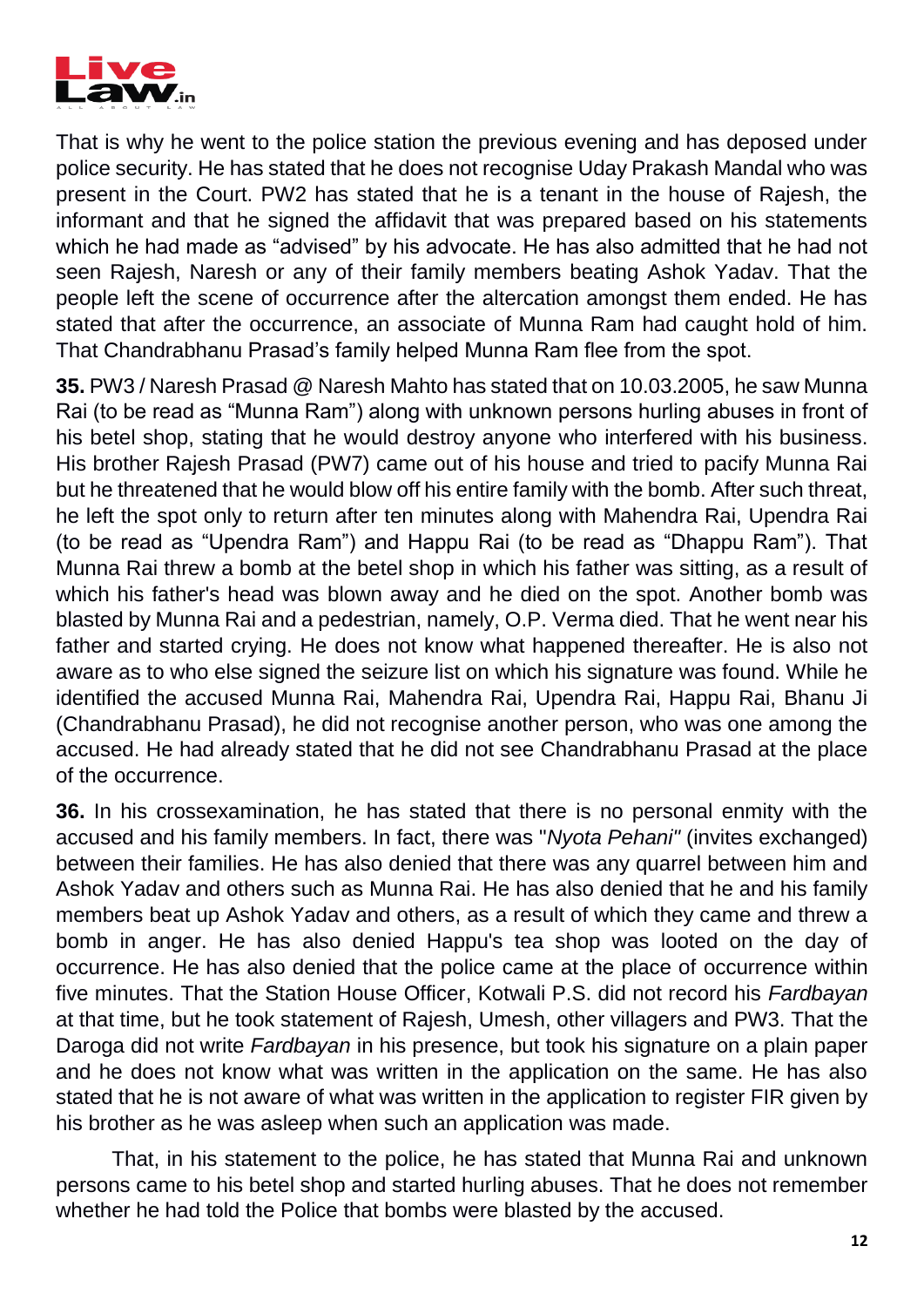

**37.** Umesh Prasad Rai is PW4 who has spoken about the abuses of Mahendra Rai, Upendra Rai, Munna Rai, Dhappu Rai to the effect that whoever interfered with or obstructed their illegal work would be blown away by a bomb. Munna Rai then threw a bomb at the betel shop in which Chota Lal Mahto was sitting and as a result of which, his head blew up. Mahendra Rai then threw a second bomb which hit a passerby, O.P. Verma who was standing near M/s. Aditya Electronics and the third bomb was blasted by Upendra Rai which fell on the road and exploded. Thereafter, he went near the body of Chhote Lal Mahto and kept crying. On hearing the sound of the bombs, several people gathered at the place of occurrence. That the inquest report of Chhote Lal Mahto was made before him and he had signed it.

**38.** In his crossexamination, he has stated that Chhote Lal Mahto was his uncle. He has stated that before the occurrence abuses were hurled but he has no knowledge of any preexisting scuffle between the accused and his brothers Rajesh and Naresh (sons of the deceased). That he had not informed the nearby police station after seeing the incident, but information was sent by someone else to the Police officers who arrived after ten minutes. The police did not record his statement on the day of the occurrence. He has also admitted that his *Fardbayan* was not in his handwriting and that though he is an advocate, before signing the *Fardbayan* he did not read it. He has stated that there was no dispute between Rajesh and Ashok relating to illicit liquor and it is not true that it was in the course of such dispute that there was a scuffle and unknown persons blasted bombs in which his uncle and another person died. He has stated that no bomb was thrown at the residence of Naresh and Rajesh or at his house. That after two months and twenty days after the occurrence, he went to get his statement recorded because no officer came to record his statement. That, when the first bomb was blasted there was a stampede and he does not remember whether the shop keepers started shutting down their shops as there was much darkness. That he has not read the supervision note of SP and DSP. He has no knowledge that SP had given directions for recovering illicit liquor from the house of Rajesh, etc.

**39.** PW7/ Rajesh Prasad is the informant who is the son of the deceased Chhote Lal Mahto and the appellant herein. In his examinationinchief, he has stated that on 10.03.2005 at about 05.00 p.m., he was at the door of his house and he saw Mahendra Rai, Upendra Rai and Munna Rai and other unknown persons come near his house, threatening that they would blow up his entire family with a bomb. Immediately, Munna Rai threw a bomb carried by him on his father Chhote Lal Mahto who was sitting in his betel shop and the back portion of his father's head blew away resulting in his instant death. Thereafter, Mahendra Rai threw another bomb near M/s. Aditi Electronics which hit O.P.Verma, a passerby, as a result of which his head blew away and he also died on the spot. Then Upendra Rai threw the bomb which fell on the road and exploded. The accused threatened them once again and fled the scene. That the reason behind the incident is that the accused were carrying on illegal business of liquor and he and his family members opposed the same and hence, there was a conspiracy and a common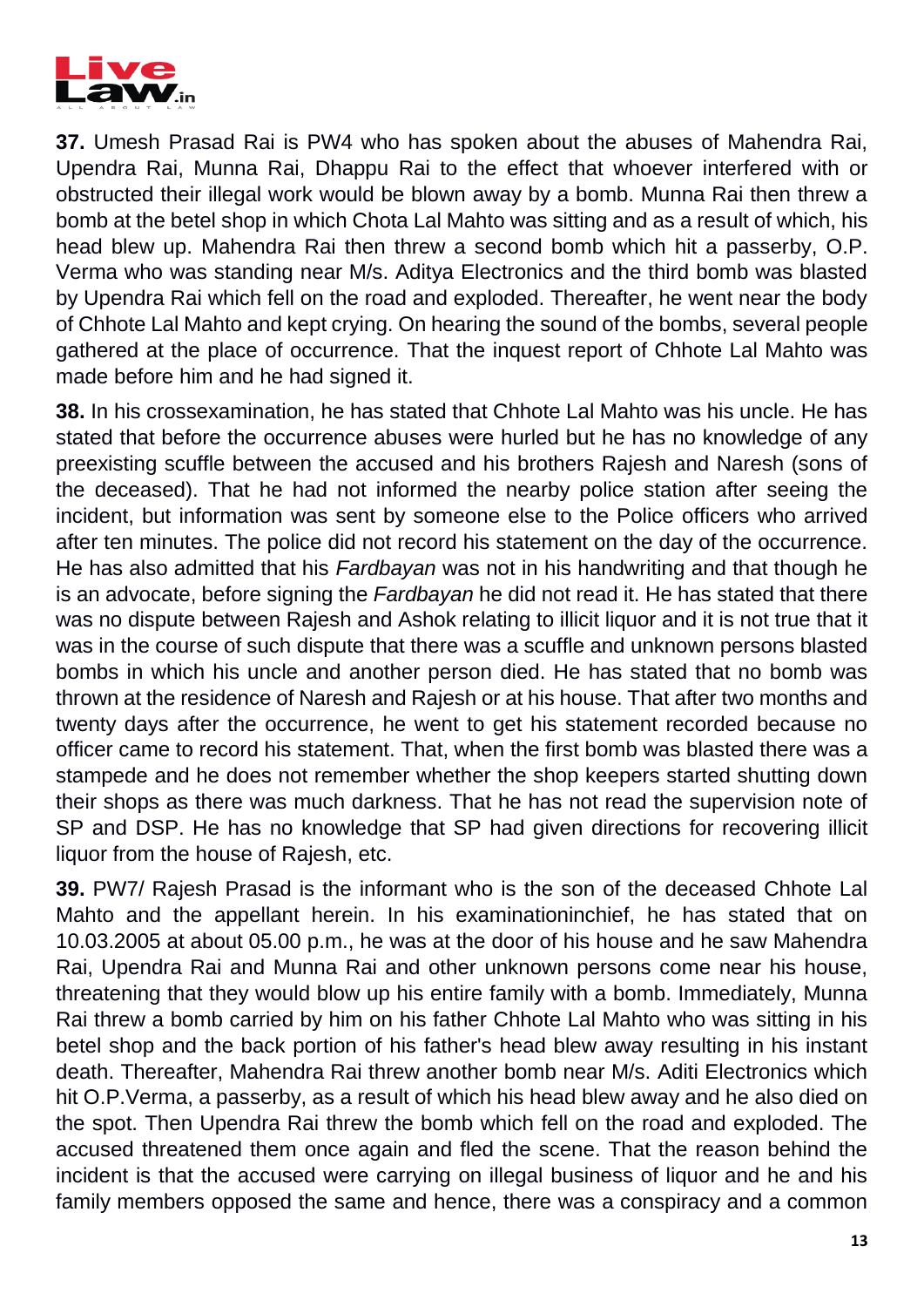

intention in pursuance of which his father was killed. That he filed a written complaint under his signature at the police station (Exhibit No.2/2). The Death Review Report of the dead body of his father was prepared in his presence and he had signed it (Exhibit No.4/1). He also identified six accused persons present in the Court.

**40.** In his crossexamination, he has stated that he did not see Chandrabhanu Prasad at the place of the incident. He did not see Dhappu Rai from the start to the end of the incident. That the written complaint which he had prepared was read over and some of it was heard. He did not read it completely. The complaint was made in the police station in the evening at 06.00 p.m. That he had engaged a private lawyer to present his case. That the first information report was not read over to him. That he does not know completely as to what is written in the first information report. He also does not know as to what he had mentioned in the protest petition. That his lawyer had given him the first information report, so written and he had just signed the protest petition and he had not gone through it and understood it. That none of his brothers or relatives have ever read the case diary, supervision note and protest petition.

**41.** He has also admitted that there was no dispute or litigation between the family of Mahendra, Upendra, Munna, and his family. That on the date of the alleged incident, some heated exchanges between his father and Munna took place, but he does not know whether he has stated the said fact in the first information report or in his protest petition or before the Police. He has also denied that there were any disputes between them before the incident. He also does not know whether the police was informed immediately after the incident. That the police came at the scene of the crime at about 05.00 and 05.30 p.m., but he does not know which particular police officer came there. He has also no knowledge as to whether the inspector recorded the *Fardbayan* or whether the statements of Upendra, his brother or his family members were recorded by the police on the same day or not, but his statement was recorded.

**42.** Further, in his crossexamination, PW7 has further denied that he had made any statement before the inspector, SP or DSP that before the incident at about 04.00 to 04.30 p.m., the accused abused the villagers in unparliamentary language and when they could not tolerate it any more, they came out of the house and abused them. The accused threatened and went away. He also denied making any statement to the effect that Upendra Rai exploded the bomb which blew up after striking the road. He has confirmed the statement he made before the Inspector, SP and DSP that a bomb was exploded by Mahendra Rai near M/s. Aditi Electronics, which hit O.P. Verma, a passerby and he died on the spot. He had also admitted that he does not recall whether he had got recorded in his *Fardbayan* with the police that while running away, one of the accused was caught hold of by the people and was nearly beaten to death. He has further stated that he does not recall any other aspect of the case. For better appreciation of the same, it would be useful to extract paragraph 21 of his deposition as under:

"21. I do not recall that whether I had got recorded in my Fard Beyan with the Police that while running away, one accused was caught by the people and after giving him beatings put him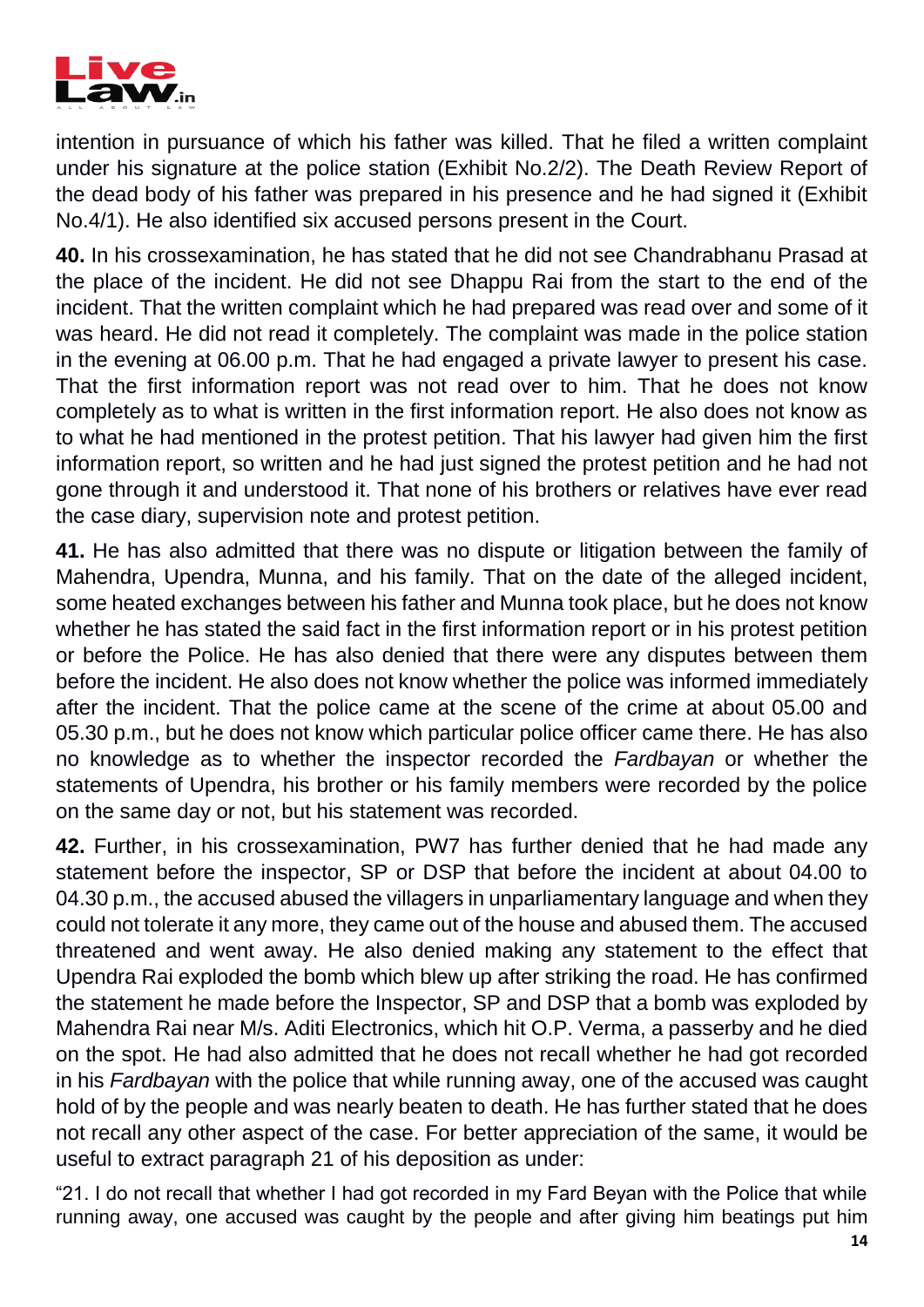

almost to death. I do not recall that I gave the statement to the Police that I pulled up my sock and caught the hold of Munna Rai, who was freed by Chandrabhan and brother of Munna Rai and he ran away. I do not recall that I had stated that then Chandrabhan and Tappu said that our work is finished now and they ran away from there. It is not like that Mahendra, Upendra and Munna have not committed the incident and therefore, I am saying every time that I do not know."

Further, in paragraph Nos.25 and 26, PW7 the informant (the appellant) has stated as under:

"25. It is not like that my brother, brotherinlaw, Umesh and I together beat up the unknown criminals very badly near junction turn and they got annoyed and one of them said that just stay here we are coming back in few minutes and then they exploded the bombs. It is not like that just minutes after, criminals came there with bombs and while abusing to kill me, my brother, Umesh and brotherinlaw and then we ran towards our house to save our life and then they threw the bomb, which fell near Aditi Electronics and we succeeded in escaping from there and closed ourselves inside the house and when they could not find us, unknown criminals exploded the bomb on our father in our Pan Shop. It is not like that when the accused persons after exploding the bomb started running away, people of the village raised the alarm and then all people gathered and managed to catch one of the criminals and beat up him to death. It is not like that when we heard the noise of the villagers that illegible , we came out after opening the door and we together beat up the unknown criminal. It is not like that we did not say in the loud voice before the people of the village that he works on the shop of Tappu Rai and Munna Rai, rob him and then we looted the shop of Tappu Rai and Munna Rai and destroyed it. Tappu Rai has no shop.

26. Tappu Rai has the tea shop at crossing in front of the Court of CJM, which has now destroyed. It is not like that when we asked the people to rob and damage the shop of Tappu Rai and Munna Rai, Mahendra and Upendra of his family and other members of his family came and they opposed our above intention and then we hatched the conspiracy and prepared a new application and submitted it with the Police Station in night at 9.00 pm in order to implicate them."

In his further crossexamination, in paragraph 29, PW7 he has stated as under:

"29. …… I could not say that any pellet of the bomb hit any passerby and person in traffic. It just hurt O. P. Verma only. I did not make any such statement before the Police and DCP that in total five bombs were exploded. It is not like that I said that in total five bombs were exploded."

With regard to his statements before the DSP, PW7 has categorically stated as under:

"31. My statement was not recorded before the DSP Sahab. Again stated that I do not know whether I made the statement before the DSP Sahab or not. I do not know that I request the SP in the protest petition to handover the investigation to some Superior Officer. SP had gone for supervision or not, I cannot tell anything in this regard.

32. It is not like that on the order of DIG, SP had carried out the inspection of the scene of crime personally. I cannot tell anything in this regard. It is not like that in order to conceal the truth of the incident, I am stating that I am illiterate and concealing the fact regarding inspection carried out by SP Sahab.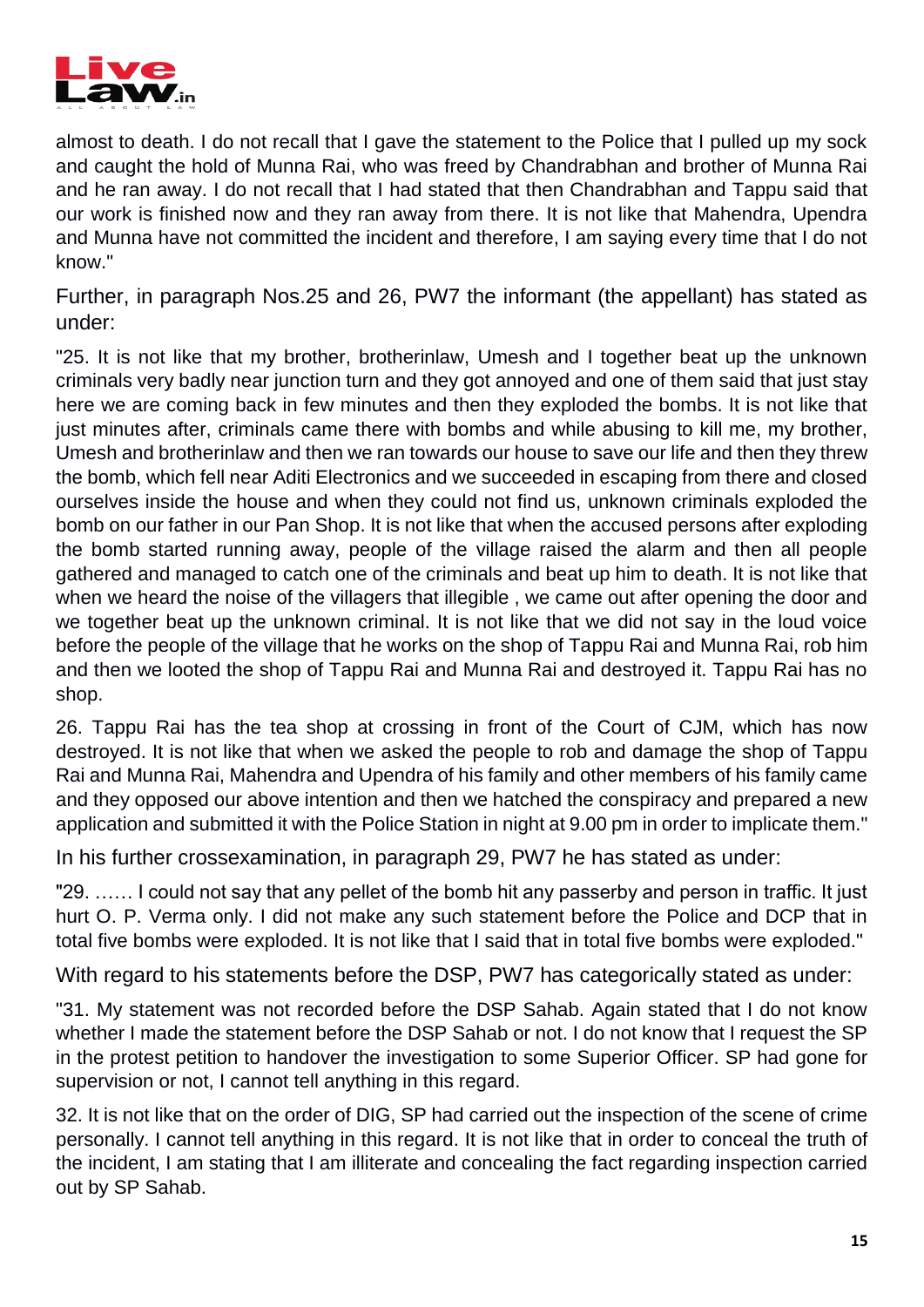

33. It is not like that I made the statement to the SP that Naresh, Bablu, Aatish and I beat up Ashok Yadav very badly and when Munna came for his rescue, we also beat up him and then he ran away from there to save his life. (Objected to)."

With regard to the aspect of bombs being hurled, PW7 at paragraphs 35 and 36 has stated as under:

"35. It is incorrect to state that when first bomb exploded, stampede took place in the traffic and people started concealing themselves in order to save their life and shop started closing and we after saving our life ran away from there. It is incorrect to state that thereafter Ashok Yadav threw the bomb on my Pan Shop in its explosion my father had died and thereafter people of the village caught the hold of Ashok Yadav and beat up him till he died.

36. It is incorrect to state that quarrel took place with Ashok Yadav on demanding balance amount from him and he was beaten up and due to above reason, he exploded the bombs."

**43.** PW9/ Mani Lal Sahwas was the SubInspector posted at P.S. Kotwali, Munger, on 10.03.2005. He has stated that he received information through telephone about the incident at about 17.15 hours and he, along with SubInspector Md. Azhar and K.K. Gupta, along with an armed force left for Bhadeopur Gola Road and reached there at 17.20 hours. On arriving there, Rajesh Prasad, S/o. Late Chhote Lal Mahto gave a written application (Exhibit 3/3) about the cognizable offence. On the basis of the said application, he took up the investigation of the case at the place of occurrence and during the course of investigation, the statement of the informant was taken again and a case was registered. Thereafter, the inquest report of Chhote Lal Mahto was prepared (Exhibit 4/2), so also the inquest report of the deceased O.P.Verma was prepared. Their bodies were sent for post mortem at 19.30 hours to Sadar Hospital, Munger along with a constable. The remains of the bomb were collected and seizure list was prepared (Exhibit 1/2), so also the blood stained soil was collected and the seizure list is at Exhibit No.8. That the dead body of Chhote Lal Mahto was brought out of the betel shop by the relatives of the deceased. Inside the Betel shop, there was blood and flesh scattered as the head and upper neck of the deceased Chhote Lal Mahto was blown away. The occurrence of second blast was approximately 40 to 45 yards towards the north of the betel shop of the deceased, near M/s. Aditya Electronics on the footpath. The deceased was identified as Om Prakash Verma, a tea seller. Similar seizures were made at the scene of occurrence.

**44.** He further stated that Santosh Kumar Patil and Anil Mahto gave their statements on the same day. The accused were absconding. On the same day, the statements of other persons were recorded and on 12.03.2005 at about 06.40 a.m., the accused Munna Rai and Dhappu Rai were arrested. Subsequently, on 18.04.2005, the investigation was transferred to another officer.

**45.** In his crossexamination, the said witness has stated that Rajesh Prasad, the informant, did not state about Mahendra Rai and Uppendra Rai blasting bombs. Referring to the *Fardbayan* that was recorded at the place of occurrence, PW9 has stated as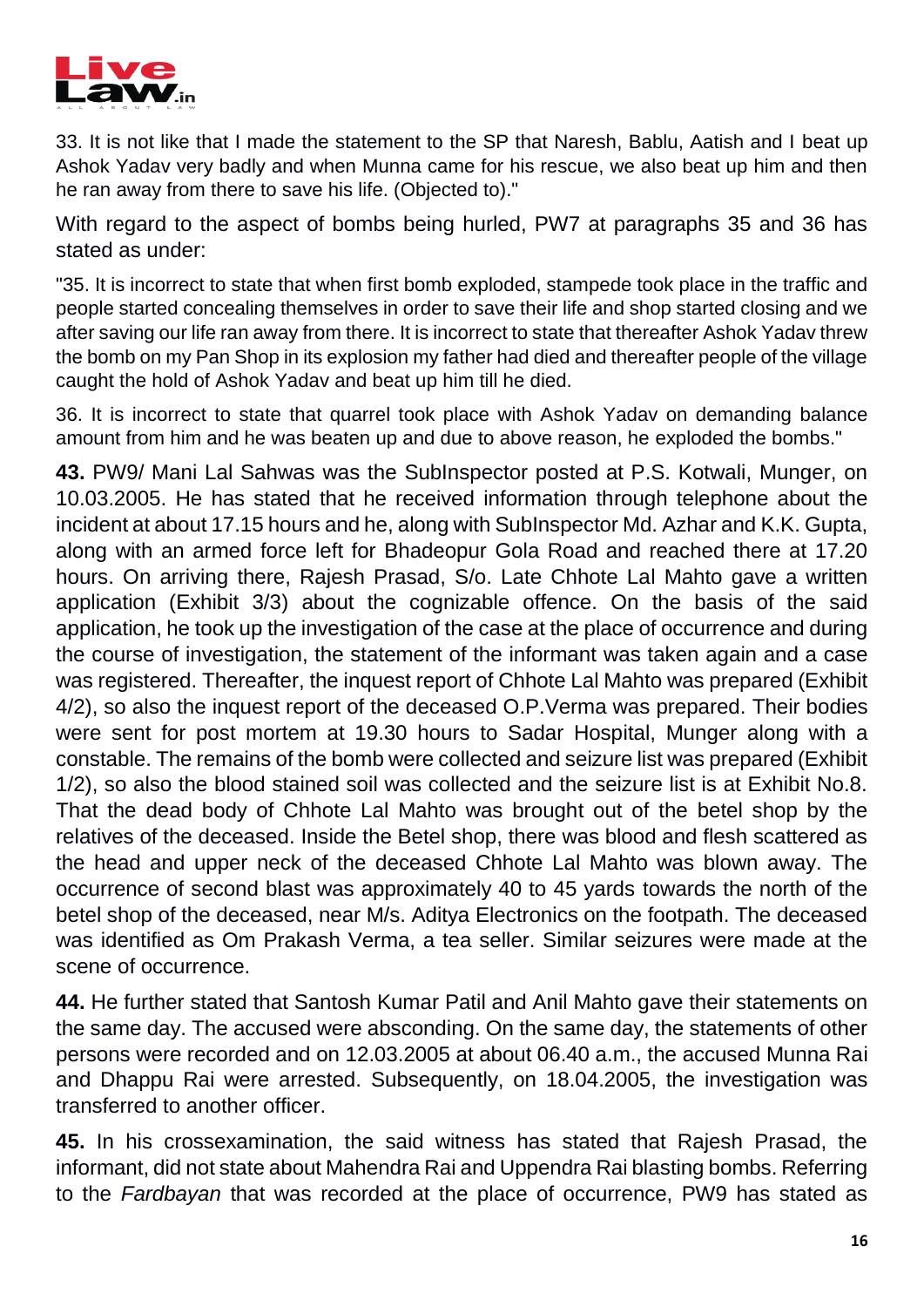

follows: That the informant's statement does not record that Mahendra Rai, Uppendra Rai, Dhappu Rai were present; Instead, he has stated that Munna Rai went home to bring bombs and at that time, his brother was also there. That Umesh Prasad did not say that he was at his gate at the time when Munna Rai, Mahendra Rai, Uppendra Rai and Dhappu Rai were abusing and saying that whoever objects to their illegal activity would be blown up. That Umesh Prasad did not mention in his statement that the second bomb was blown by Mahendra Rai which hit a passerby by name O.P.Verma who was standing near M/s. Aditya Electronics and his head was blown away. Similarly, there was no statement that third bomb was blasted by Mahendra Rai, which fell on the street and made a loud noise.

**46.** Also, in the *Fardbayan* as well as in his statement, Rajesh Prasad, the appellant herein, had not stated that Munna Rai, Uppendra Rai, Mahendra Rai and Dhappu Rai came near his father's betel shop and started abusing and upon retaliation by his father, there was heated argument and they threatened to blow him up with a bomb.

**47.** PW8 /Santosh Kumar Patel, in his examinationinchief has stated that on 10.03.2005 at about 05.00 p.m. he was standing near his gate and he saw the accused and Chhote Lal Mahto engaged in indecent and foul abuses and heard threats of the accused to blow up the family of Chhote Lal Mahto with bombs and further, that Chhote Lal Mahto's head was blown up by Munna Rai. That O.P. Verma died in another bomb attack. But in his cross examination, he has stated that he could not have seen the occurrence of the incident from his house which is 100 yards away. He has further stated that his statement was recorded by the police at the place of occurrence and on the day of occurrence at 08.00 in the night. But he had not told the police that the third bomb was thrown on the road which did not hit anyone. Soon thereafter, the people of the area gathered and the people got aggressive and tried to catch hold of both the miscreants. He has further admitted that he did not state that the bomb was thrown at Rajesh's shop where his father was sitting and the bomb hit him.

**48.** On a consideration of the aforesaid evidence, we find that PW7, who is the informant in his evidence, has resiled from what he had initially stated to the Police even though he claims to be an eyewitness to the occurrence. It has been established that Chandra Bhanu Prasad, though a resident of the locality, was not present during the occurrence of the incident. Similarly, the presence of Dhappu Ram and Fantush Mandal is doubted by PW8. In fact, the Investigating Officer / PW9 has also corroborated the fact that PW7 had not stated anything about the bombs being thrown by Mahendra Ram, Upendra Ram and that there was no mention of Dhappu Ram. In the deposition of PW3, there has been no mention of Dhappu Ram, Munna Ram and Mahendra Ram as also in the evidence of PW2. Further, PW4 who is an advocate and who is said to have prepared the written report, has not been categorical in his evidence. It is denied by PW8 who is also an advocate and an attesting witness to the written report, that the bomb was thrown at the informant's shop and that it hit the informant's father who died as a result of the same.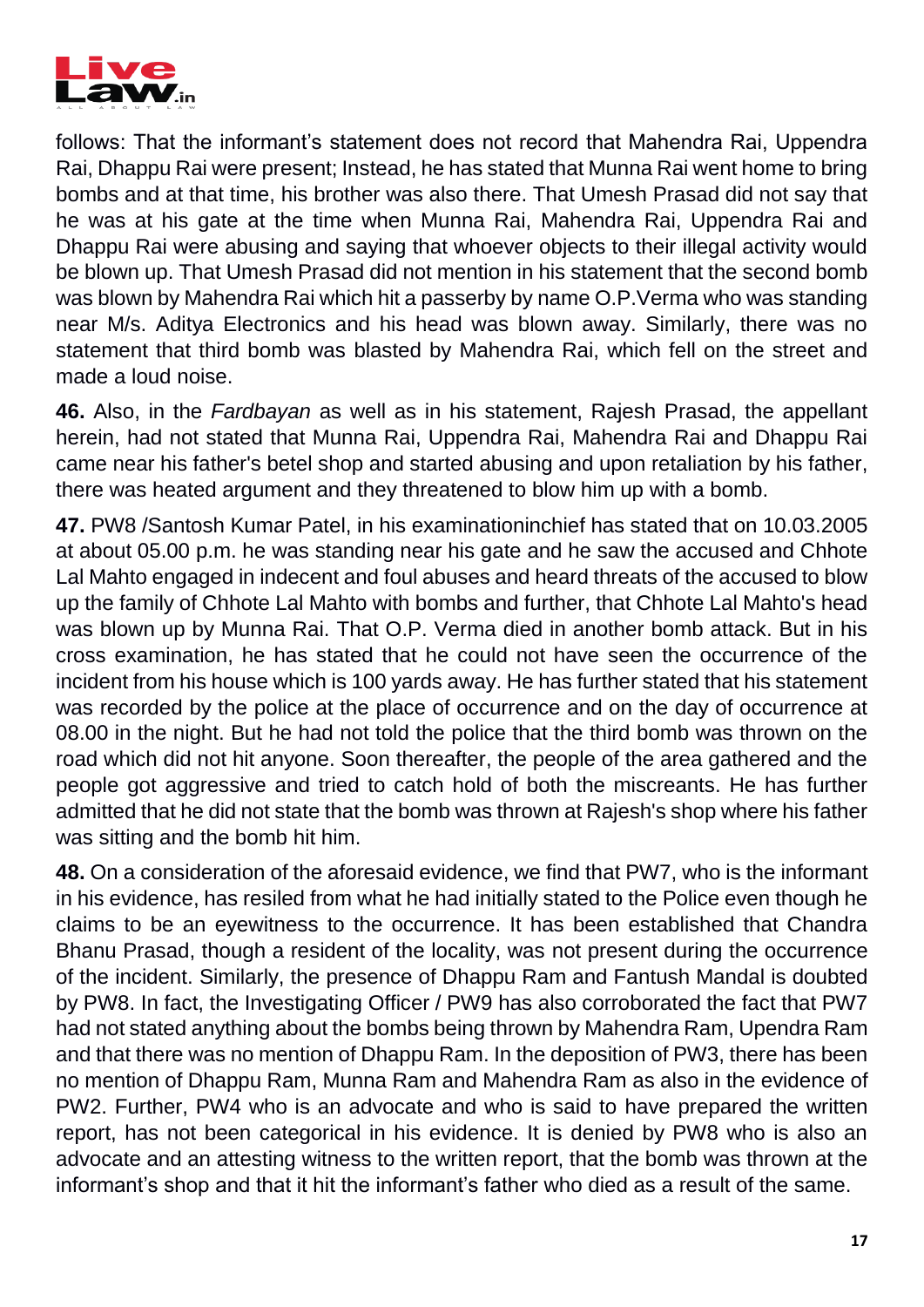

**49.** On the basis of the aforesaid evidence, the High Court, during the course of its reasoning, has come to the following conclusions:

a) The written report is specific but it attributes a trivial role to Chandrabhanu Prasad who was accompanied by Dhappu Ram and others. On the orders of Chandrabhanu Prasad, three bombs were thrown. Chandrabhanu Prasad freed coaccused Munna Ram when he was apprehended.

b) PW7, the informant, was an eyewitness to the occurrence. In his cross examination, he stated that he had never seen Chandrabhanu Prasad and Dhappu Ram, who were residents of the same locality and were well known to him, present at any time throughout the occurrence. He also refused to identify Fantus Mandal whose name arose during investigation.

c) PW2 stated that Chandrabhanu Prasad was a resident of the locality and was known to him but was not present during the entire occurrence. To the same effect is the statement of PW3 and PW4. PW8 also stated that Dhappu Ram and Fantus Mandal were not present.

d) However, PWs 1, 2, 3 and 4 spoke about the presence of Dhappu Ram and gave his name in their statements under section 161 of Cr.PC.

e) PW9, the Investigating Officer, has stated that the informant in his statement under section 161 Cr.PC had not stated anything about throwing of bombs by Mahendra Ram and Upendra Ram and neither had he named Dhappu Ram.

f) That during the course of the trial, PW3 had not named Dhappu Ram, Munna Ram and Mahendra Ram and PW2 had likewise not named Munna Ram, Mahendra Ram, Upendra Ram and Dhappu Ram.

g) PW7 had not stated anything about any accused being apprehended and beaten up. In his restatement also, he did not state that Munna Ram, Mahendra Ram, Upendra Ram and Dhappu Ram had come to the shop of his father and indulged in abuse.

h) Likewise, PW8 had also not made any statement, as was being deposed in Court.

In view of the above, the High Court held as under :

"The contradiction in the statement of the prosecution witnesses as stated during investigation and in the trial having been pointed out to them in the manner provided for in section 145 of the Evidence Act, and corroborated by the Investigating Officer, under section 157 of the Evidence Act lends credence to the allegation of the defence that an entirely new case was sought to be made out by the prosecution for what was essentially a different manner and sequence of events."

i) The police stated that they had arrived at the place of occurrence within 20 minutes of the incident i.e. at 5.20 pm which fact has been corroborated by PW7, the informant and other prosecution witnesses. PW7 denied any written report given to the police station at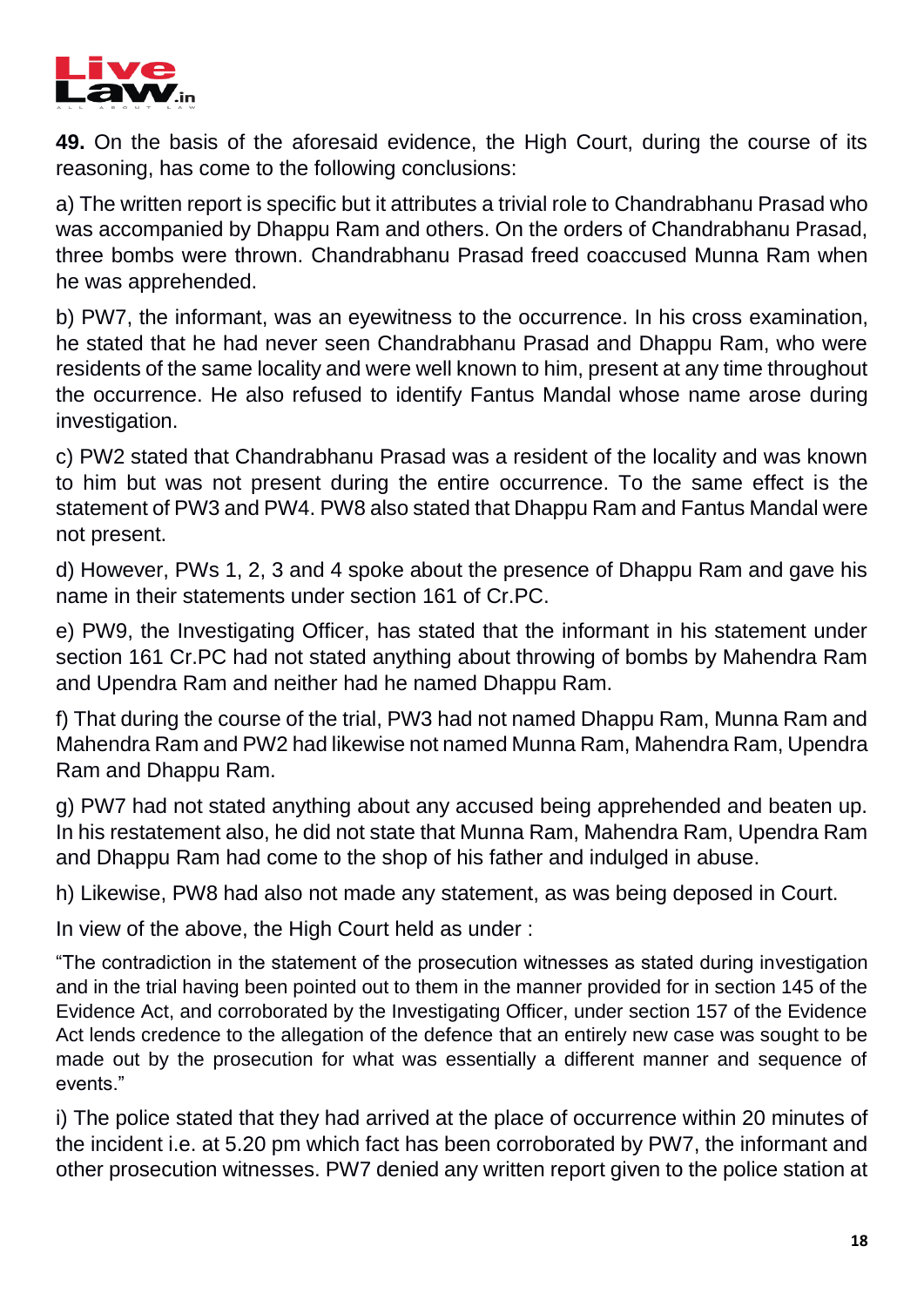

9.00 pm. He stated that he had signed the written report prepared by PW4 but was not aware of its contents.

i) According to PW7. PW4, who is an advocate and is a cousin of PW7, prepared a written report. PW7 admitted that he is an attesting witness to the FIR but denied full knowledge or reading of the same before signing.

k) Similar is the denial by PW8, a relative of PW7. PW8 is also an advocate and an attesting witness to the written report.

**50.** On the aforesaid evidence the High Court observed as under:

"They were not rustic witnesses but were practicing advocates fully aware of the nature and importance of the documents they were signing. It is not possible to accept their contention that they signed it unaware of the full contents. It raises serious doubts that they were attempting to conceal something."

**51.** With regard to the written report, the High Court has noted from the evidence as under:

"There is no explanation for this delay, though he could be presumed to be present at the Police Station when the written report was handed over to the police."

**52.** The High Court has also noted flaws in the investigation of the case and in the evidence of the prosecution witnesses which are culled out as under:

(i) PW7 said that PW4 drew up the written report while PW4 denied the same.

(ii) While PW1 and PW3 were related to the deceased and signed the seizure list immediately after the occurrence, yet PW3 had stated that he was not aware of the other signatory to the seizure list.

(iii) The statement of PW1, who was a witness to the seizure list as well as an eyewitness, was recorded by the police one and half months later with no explanation either by the witness or by the police.

(iv) Similarly, statement of PW4 who is an eyewitness and a witness to the inquest report of the deceased and who is stated to have drawn up the written report given to the police, was recorded by the police after two months and twenty days. The High Court has noted that there is no explanation for the delay, though he could be presumed to be present at the Police Station when the written report was handed over to the Police.

(v) PW2, the shop owner of the PCO booth adjoining the betel shop of the deceased, was also allegedly injured during the occurrence but there is no injury report.

(vi) The contradiction in the evidence of PW3 is noted as under :

"That PW3 has stated that the police came within 20 to 25 minutes and took the statement of the informant, PW3 and others, but he has stated that PW7 gave written report to the police at 9 p.m., that he was sleeping at that time and unaware about it yet he stated that the report may have been given at 8.30 p.m. PW7 on the other hand has stated that the written report was given to the police at 6 p.m., at the police station and had denied of having given any report to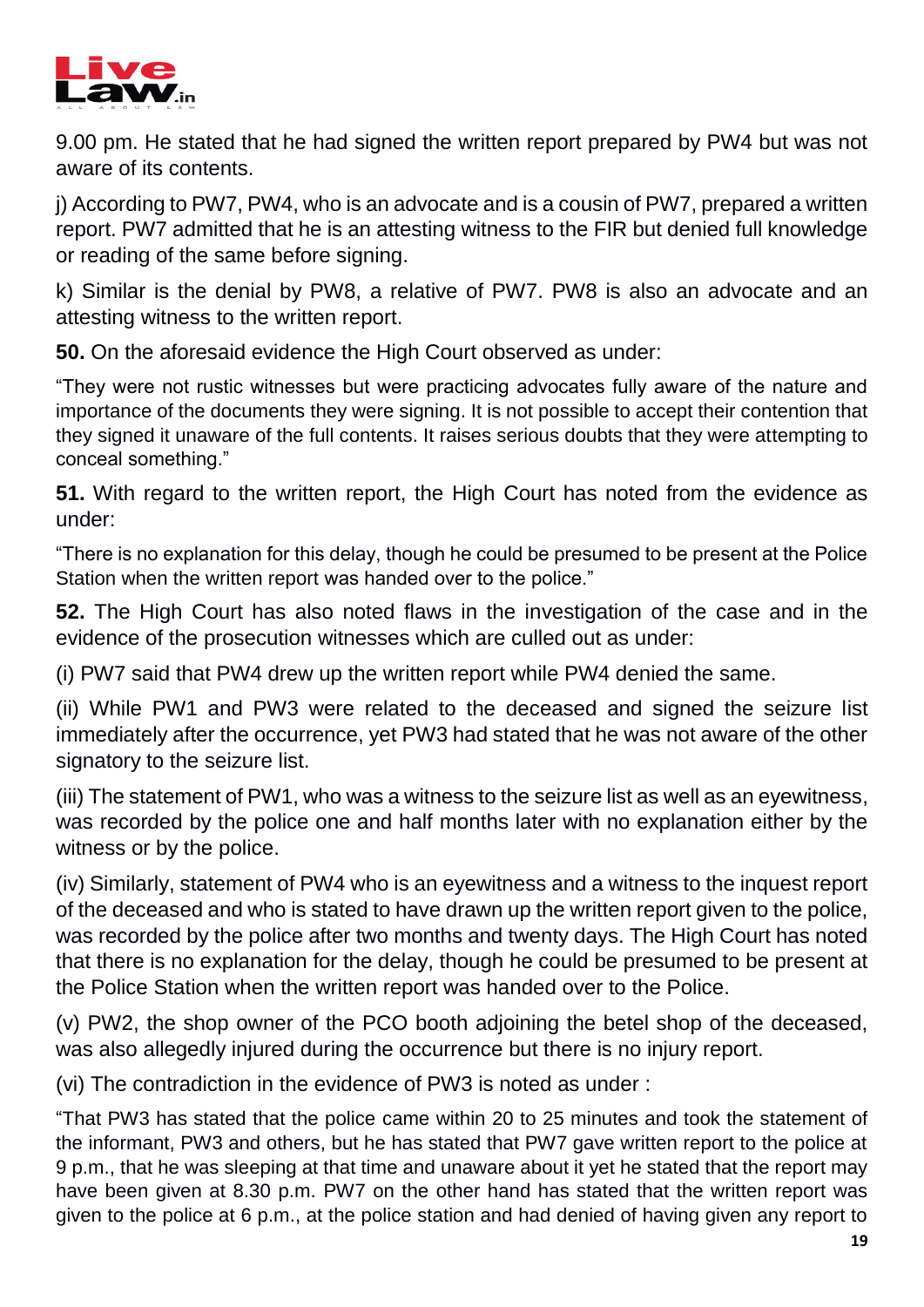

the police at 9 p.m. On the other hand, PW9 who is IO in the matter stated that PW7 gave him the written report immediately after he reached the place of occurrence."

(vii) While the prosecution witnesses alleged throwing of three or more bombs, the Investigating Officer stated that he found signs only of two explosions; first one being at the betel shop of the deceased and the second one near M/s Aditya Electronics, located 4045 yards north of the site of the first explosion.

**53.** With regard to explosions which took place on the date of incident, the High Court has considered the evidence of PW7, PW1, and PW9 and observed as under:

"This Court on consideration of the aforesaid material and nature of evidence is satisfied that the allegations against the accused cannot be stated to have been proved beyond all reasonable doubts. The several inconsistencies, contradictions in the statement of the witnesses and other necessary materials leave this Court satisfied that they have attempted to conceal more than they have sought to reveal of the occurrence. A different manner and sequence of the occurrence appears to have been presented by the prosecution for their convenience in a truncated manner implicating those desired and exonerating those against whom the allegations were originally made also. There is not a semblance of an explanation for exonerating those earlier accused with a primal role and those with regard to whom no statement was made before the Police. All these factors cast a serious doubt on the prosecution case.

The informant, in Court, has given up the entire genesis and the manner of occurrence when the two coaccused have been exonerated. The informant having implicitly accepted false implication, cannot be trusted of telling the truth. The principle of *falsus in uno, falsus in omnibus*  has no application in the facts of the case, when the prosecution has itself knocked out the basis edifice of its own case as distinct from peripheral issues.

The prosecution despite the nature of evidence given by its witnesses, did not consider it necessary to reexamine them under Section 137 of the Evidence Act or crossexamine them under Section 154 of the same.

The illicit liquor trade rivalry revealed during trial between the two sides, leaves this Court satisfied that in the facts and circumstances of the case, the charge cannot be stated to have been proved beyond all reasonable doubt. On the contrary, the prosecution has created a cobweb for itself and enmeshed itself, the benefit of which has to go to the accused.

Unfortunately, the trial court ignoring all these crucial issues inverted the law to hold that the defence was based on surmises and conjectures to hold the appellants guilty and there could not be two views of the occurrence to grant any benefit to the accused. And all this, while unquestionably granting acquittal to Chandra Bhanu, Dhappu Ram and Fantus as a case of no evidence. This Court finds it difficult to uphold the conviction let alone the death sentence.

The manner in which the trial proceeded as noticed above, leaves the impression that the prosecution witnesses considered the court room as a playing field for a friendly match. Unfortunately, the trial court assumed the role of a referee forgetting the important role that it had to play in the dispensation of justice dealing with the serious issue of a death sentence and life imprisonment affecting not only the liberty but also the life of a citizen.